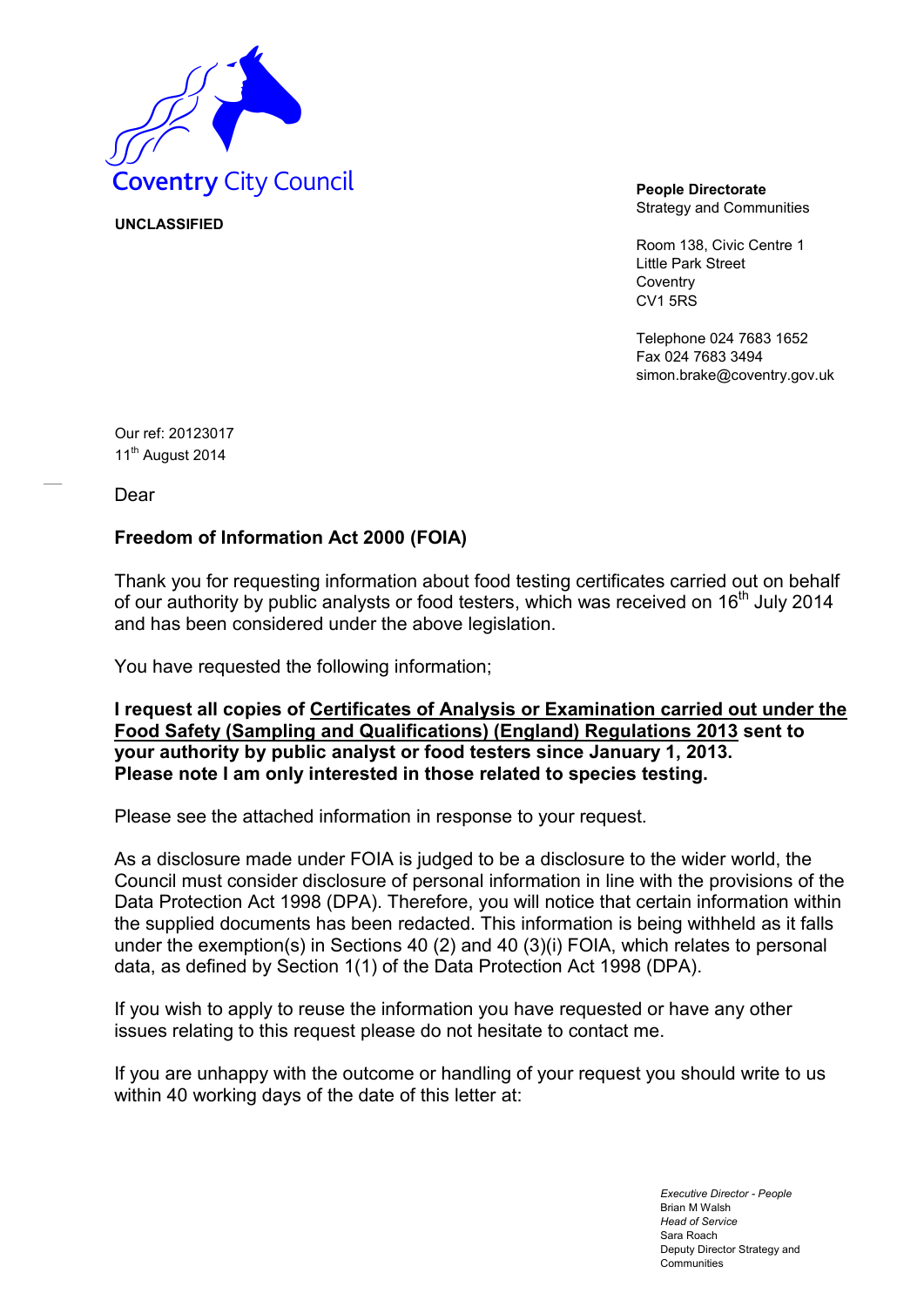11<sup>th</sup> August 2014

Information Governance Team Council House, Room 21a Lower Ground Floor Earl Street, Coventry. CV1 5RR [infogov@coventry.gov.uk](mailto:infogov@coventry.gov.uk)

If having done that you are still dissatisfied, the Information Commissioner can be contacted at:

Information Commissioner's Office Wycliffe House Water Lane Wilmslow **Cheshire** SK9 5AF

Yours sincerely

Simon Brake **Assistant Director, Communities and Health**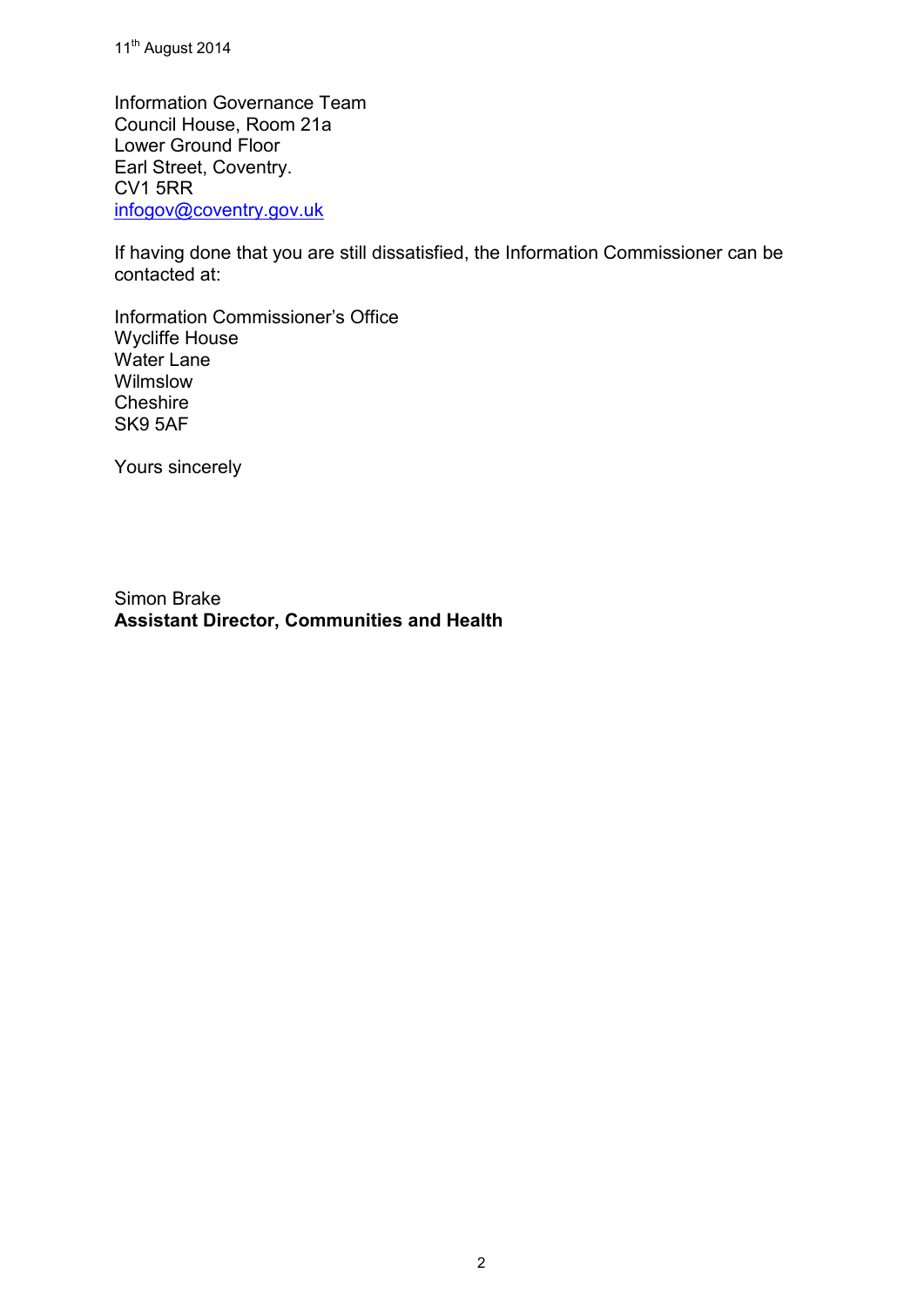#### To: **Coventry City Council Room 202 Broadgate House Coventry CV1 1NH**

Issue No. 1

Lab Ref: 10278078

I, the undersigned Public Analyst for Coventry, certify that at 1745 hours on the 15th day of February 2013 the informal sample marked

| Date Sample Taken       | Description etc.                                  |
|-------------------------|---------------------------------------------------|
| 29/01/2013              | 26957 DONNER MEAT IN NAAN BREAD. Tag No: 04428572 |
| at 11:00 hours          |                                                   |
| was received by me from |                                                   |

I certify that the sample was analysed by me, or under my direction, and the results are as follows:

| Speciation - Beef    | Present |
|----------------------|---------|
| Speciation - Lamb    | Present |
| Speciation - Pork    | Absent  |
| Speciation - Poultry | Absent  |
|                      |         |

My opinions and observations

Doner Kebab is usually made from lamb meat. Therefore I am of the opinion that the presence of the other species should be indicated in the name of the food. The presence of bovine material renders the food not of the substance demanded by the purchaser, contrary to the requirements of The Food Safety Act 1990.

The Food Labelling Regulations 1996 require that the name of the food shall be sufficiently precise to inform a purchaser of the true nature of the food and to enable the food to be distinguished from products with which it could be confused. Doner Kebab is the usually made from lambs meat and spices. Therefore I am of the opinion that the presence of the bovine materiall be indicated in the name of the food.

The presence of bovine material renders the food not of the substance demanded by the purchaser, contrary to the requirements of The Food Safety Act 1990.

Certified by me this 22nd day of March 2013 at Stafford, Staffordshire. Public Analyst

Dr Frank Hollywood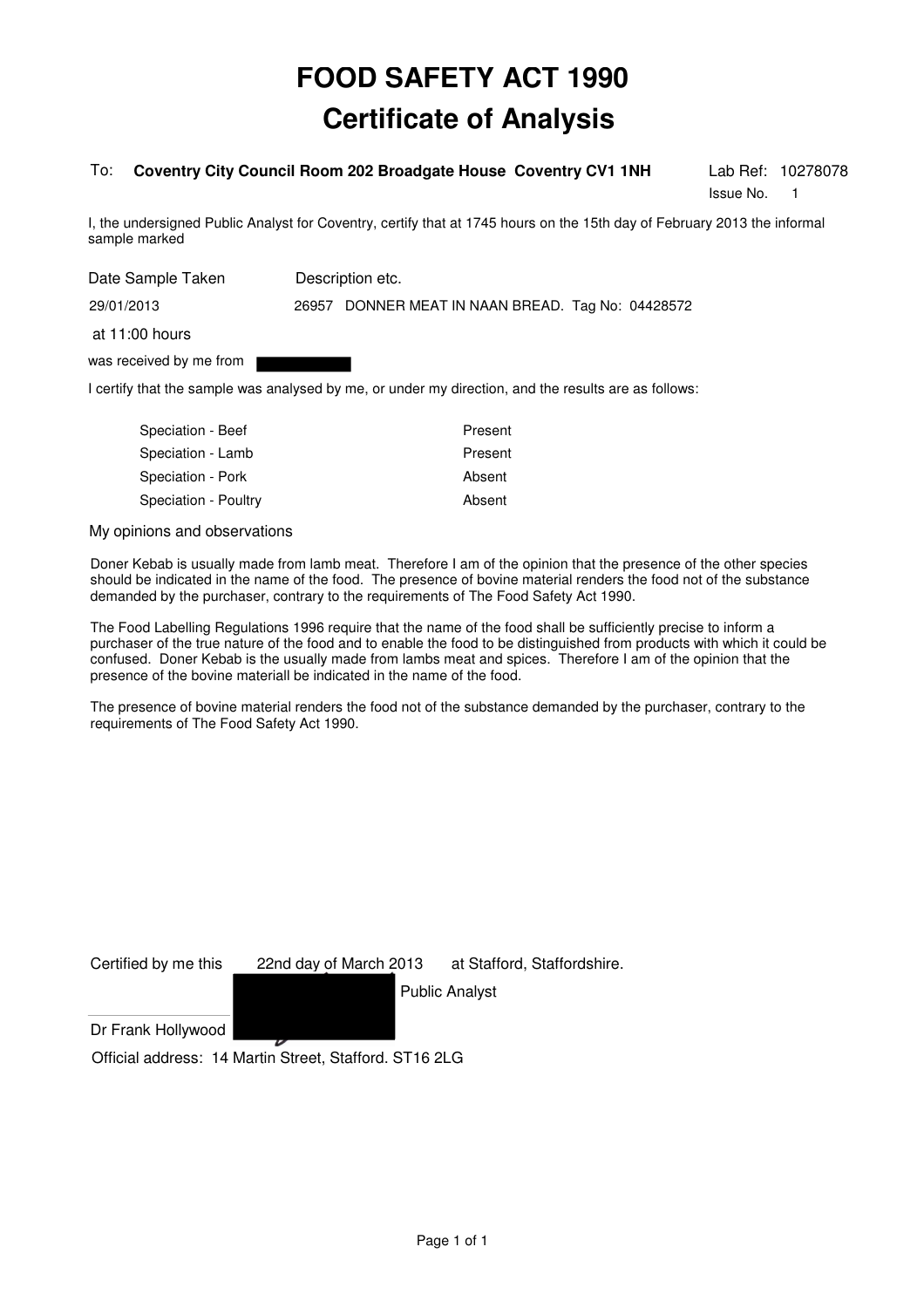#### **Certificate of Analysis carried out under Food Safety (Sampling and Qualification) Regulations 2013**

#### To: **Coventry City Council Room 202 Broadgate House Coventry CV1 1NH**

Issue No. 1

Lab Ref: 10313590

I, the undersigned Public Analyst for Coventry, certify that at 1315 hours on the 13th day of May 2014 the sample marked

| Date Sample Taken       | Description etc. |                                           |
|-------------------------|------------------|-------------------------------------------|
| 01/04/2014              |                  | 214010358 MINCED BEEF Tag Number 04614533 |
| at 12:00 hours          |                  |                                           |
| was received by me from |                  |                                           |

I certify that the sample was analysed by me, or under my direction, and the results are as follows:

| Speciation - Sheep by DNA   | Present |
|-----------------------------|---------|
| Speciation - Chicken by DNA | Absent  |
| Speciation - Horse by DNA   | Absent  |
| Speciation - Pork by DNA    | Absent  |
| Speciation - Beef by DNA    | Present |
| Speciation - Goat by DNA    | Absent  |
|                             |         |

My opinions and observations

Speciation tests carried out on the meat via DNA extraction and the polymerase chain reaction (PCR) gave positive results for sheep (Ovis aries) and cow (Bos taurus) species and negative results for chicken (Gallus gallus), goat (capra aegagrus), pig (Sus scrofa) and horse (Equus caballus).

The sample contained less than 0.1 per cent of sheep (Ovis aries)).

The presence of the sheep (Ovis aries) renders the food not of the substance demanded by the purchaser, contrary to the requirements of The Food Safety Act 1990.

I further certify that the sample had undergone no change which would affect my results, opinions or observations

| Certified by me this | 9th day of July 2014                                   | at Stafford, Staffordshire. |
|----------------------|--------------------------------------------------------|-----------------------------|
|                      |                                                        |                             |
| Dr Frank Hollywood   |                                                        | Public Analyst              |
|                      | Official address: 14 Martin Street, Stafford. ST16 2LG |                             |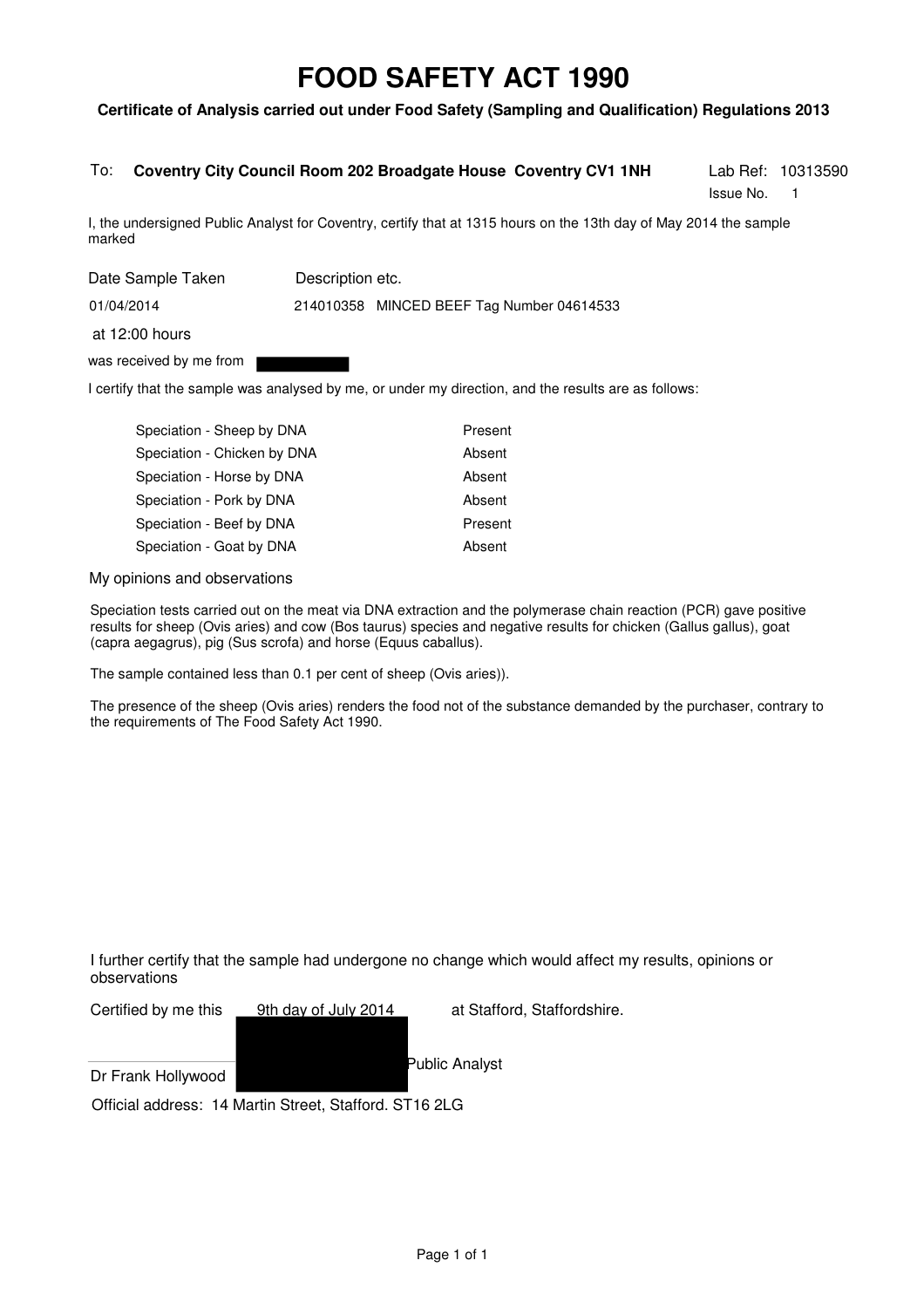#### **Certificate of Analysis carried out under Food Safety (Sampling and Qualification) Regulations 2013**

#### To: **Coventry City Council Room 202 Broadgate House Coventry CV1 1NH**

Issue No. 2

Lab Ref: 10313589

I, the undersigned Public Analyst for Coventry, certify that at 1315 hours on the 13th day of May 2014 the sample marked

| Date Sample Taken       | Description etc. |                                          |
|-------------------------|------------------|------------------------------------------|
| 02/04/2014              |                  | 214010662 LAMB KEEMA Tag Number 04614551 |
| at $11:00$ hours        |                  |                                          |
| was received by me from |                  |                                          |

I certify that the sample was analysed by me, or under my direction, and the results are as follows:

| Speciation - Chicken by DNA | Present |
|-----------------------------|---------|
| Speciation - Horse by DNA   | Absent  |
| Speciation - Pork by DNA    | Absent  |
| Speciation - Sheep by DNA   | Present |
| Speciation - Beef by DNA    | Present |
| Speciation - Goat by DNA    | Absent  |

My opinions and observations

Speciation tests carried out on the meat via DNA extraction and the polymerase chain reaction (PCR) gave positive results for sheep (Ovis aries), cow (Bos taurus) species and chicken (Gallus gallus).

There were negative results for goat (Capra aegagrus), pig (Sus scrofa) and horse (Equus caballus).

The sample contained 54 per cent of cow (Bos taurus) and 0.2 per cent of chicken (Gallus gallus).

The presence of the cow (Bos taurus) and chicken (Gallus gallus) in a Lamb dish renders the food not of the substance demanded by the purchaser, contrary to the requirements of The Food Safety Act 1990.

I further certify that the sample had undergone no change which would affect my results, opinions or observations

| Certified by me this | 15th day of July 2014 |  |
|----------------------|-----------------------|--|
|                      |                       |  |

at Stafford, Staffordshire.

Dr Frank Hollywood

Public Analyst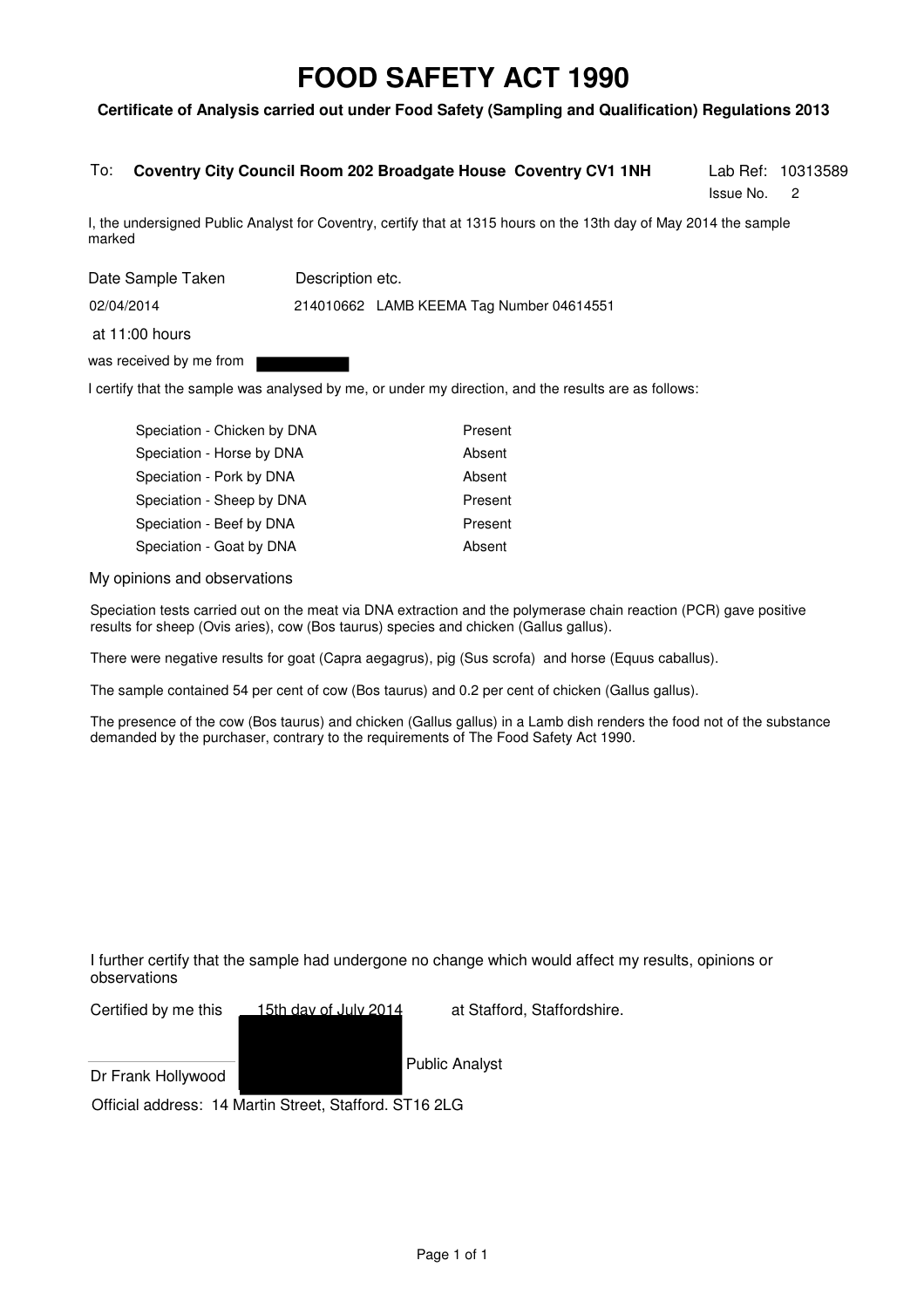#### **Certificate of Analysis carried out under Food Safety (Sampling and Qualification) Regulations 2013**

#### To: **Coventry City Council Room 202 Broadgate House Coventry CV1 1NH**

Issue No. 1

Lab Ref: 10313589

I, the undersigned Public Analyst for Coventry, certify that at 1315 hours on the 13th day of May 2014 the sample marked

| Date Sample Taken       | Description etc.                         |  |
|-------------------------|------------------------------------------|--|
| 02/04/2014              | 214010662 LAMB KEEMA Tag Number 04614551 |  |
| at $11:00$ hours        |                                          |  |
| was received by me from |                                          |  |

I certify that the sample was analysed by me, or under my direction, and the results are as follows:

| Speciation - Beef by DNA    | Present |
|-----------------------------|---------|
| Speciation - Chicken by DNA | Present |
| Speciation - Sheep by DNA   | Present |
| Speciation - Chicken by DNA | Present |
| Speciation - Horse by DNA   | Absent  |
| Speciation - Pork by DNA    | Absent  |
| Speciation - Sheep by DNA   | Present |
| Speciation - Beef by DNA    | Present |
| Speciation - Goat by DNA    | Absent  |

My opinions and observations

Speciation tests carried out on the meat via DNA extraction and the polymerase chain reaction (PCR) gave positive results for sheep (Ovis aries), cow (Bos taurus) species and chicken (Gallus gallus).

There were negative results for goat (Capra aegagrus), pig (Sus scrofa) and horse (Equus caballus).

The sample contained less than 54 per cent of cow (Bos taurus) and 0.2 per cent of chicken (Gallus gallus).

The presence of the cow (Bos taurus) and chicken (Gallus gallus) in a Lamb dish renders the food not of the substance demanded by the purchaser, contrary to the requirements of The Food Safety Act 1990.

I further certify that the sample had undergone no change which would affect my results, opinions or observations

Certified by me this 10th day of July 2014 at Stafford, Staffordshire.

Dr Frank Hollywood

Public Analyst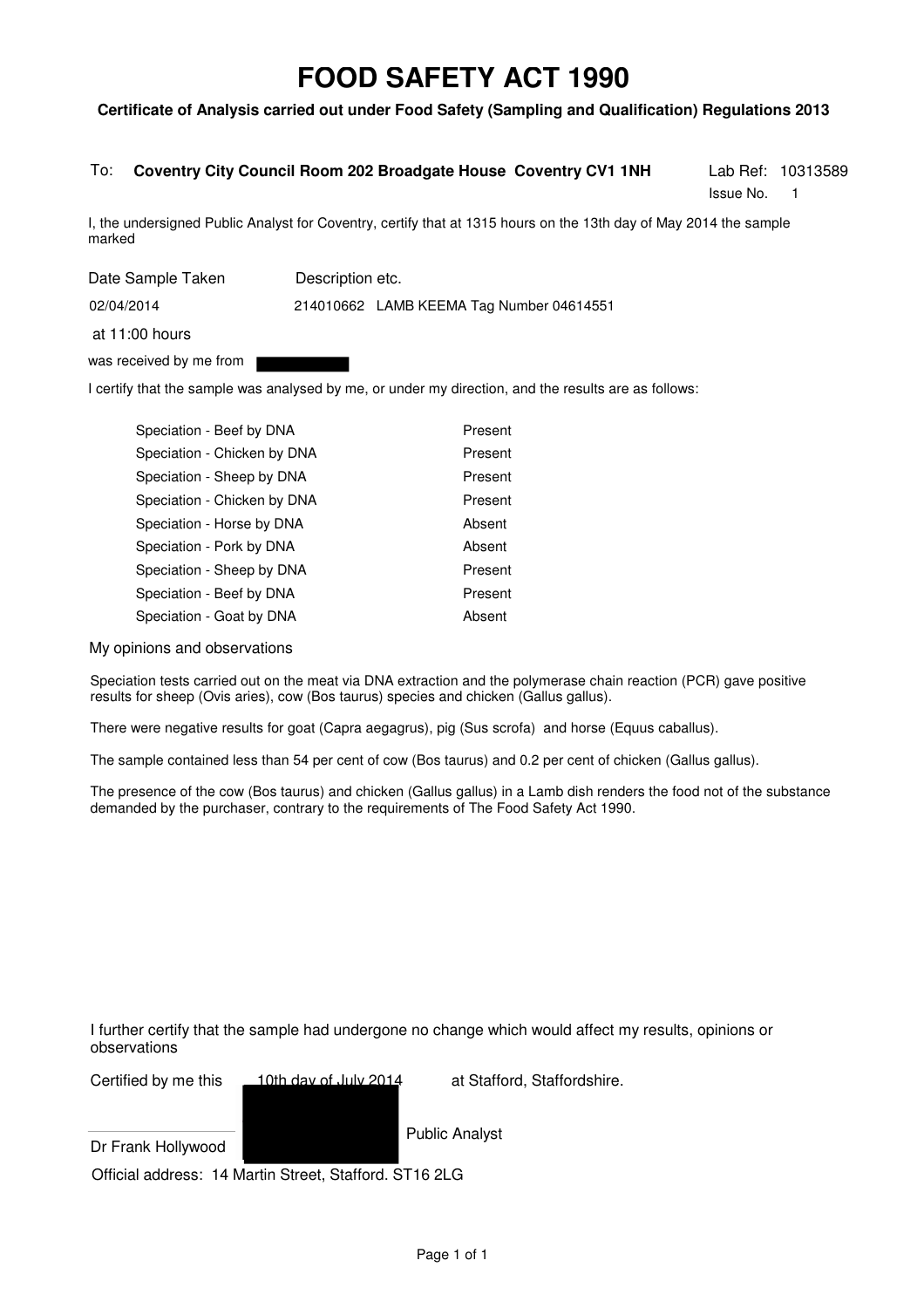#### **Certificate of Analysis carried out under Food Safety (Sampling and Qualification) Regulations 2013**

#### Lab Ref: 10313588 To: **Coventry City Council Room 202 Broadgate House Coventry CV1 1NH**

Issue No. 1

I, the undersigned Public Analyst for Coventry, certify that at 1315 hours on the 13th day of May 2014 the sample marked

| Date Sample Taken       | Description etc.                              |  |  |
|-------------------------|-----------------------------------------------|--|--|
| 05/08/2014              | 214012362 LAMB DONNA MEAT Tag Number 04614532 |  |  |
| at $11:45$ hours        |                                               |  |  |
| was received by me from |                                               |  |  |

I certify that the sample was analysed by me, or under my direction, and the results are as follows:

| Speciation - Beef by DNA    | Present |
|-----------------------------|---------|
| Speciation - Chicken by DNA | Present |
| Speciation - Pork by DNA    | Absent  |
| Speciation - Sheep by DNA   | Present |
| Speciation - Goat by DNA    | Absent  |
| Speciation - Horse by DNA   | Absent  |

My opinions and observations

Speciation tests carried out on the meat via DNA extraction and the polymerase chain reaction (PCR) gave positive results for sheep (Ovis aries), chicken (Gallus gallus) and cow (Bos taurus) species.

There were negative results for goat (capra aegagrus), pig (Sus scrofa) and horse (Equus caballus).

The sample consisted of mainly chicken (Gallus gallus) but also contained 2 per cent of sheep (Ovis aries)) and 4 per cent of beef (Bos Taurus).

The presence of the chicken (Gallus gallus) and cow (Bos taurus) renders the food not of the substance demanded by the purchaser, contrary to the requirements of The Food Safety Act 1990.

I further certify that the sample had undergone no change which would affect my results, opinions or observations

Certified by me this 18th day of July 2014 at Stafford, Staffordshire.

Dr Frank Hollywood

Public Analyst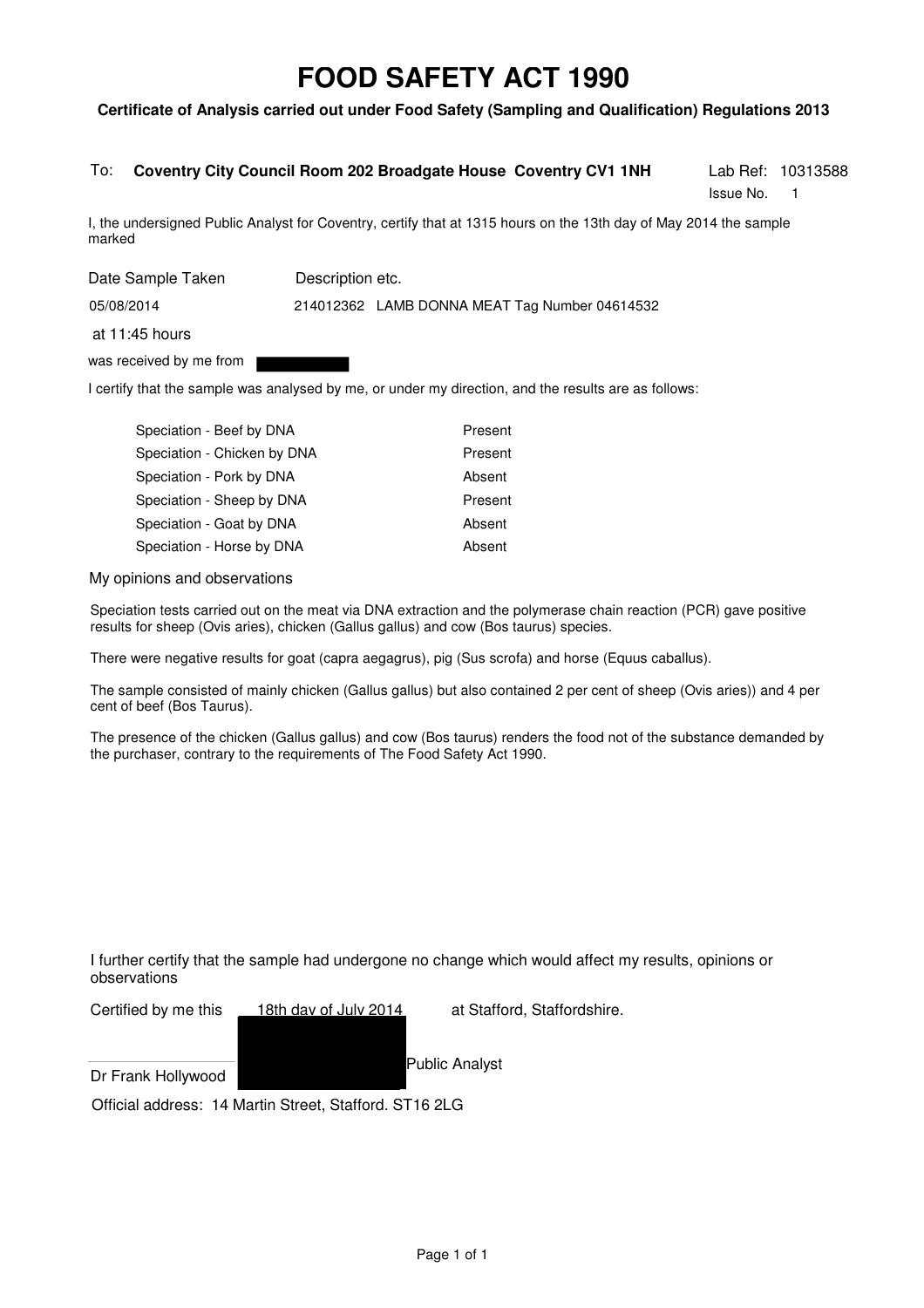#### **Certificate of Analysis carried out under Food Safety (Sampling and Qualification) Regulations 2013**

#### To: **Coventry City Council Room 202 Broadgate House Coventry CV1 1NH**

Issue No. 1

Lab Ref: 10313587

I, the undersigned Public Analyst for Coventry, certify that at 1315 hours on the 13th day of May 2014 the sample marked

Date Sample Taken Description etc.

15/04/2014

WK/214009907 STEAK MINCE Tag Number 04614567

at 13:00 hours

was received by me from

I certify that the sample was analysed by me, or under my direction, and the results are as follows:

| Speciation - Sheep by DNA   | Present |
|-----------------------------|---------|
| Speciation - Chicken by DNA | Absent  |
| Speciation - Horse by DNA   | Absent  |
| Speciation - Pork by DNA    | Absent  |
| Speciation - Beef by DNA    | Present |
| Speciation - Goat by DNA    | Absent  |
|                             |         |

My opinions and observations

Speciation tests carried out on the meat via DNA extraction and the polymerase chain reaction (PCR) gave positive results for sheep (Ovis aries) and cow (Bos taurus) species and negative results for chicken (Gallus gallus), goat (capra aegagrus), pig (Sus scrofa) and horse (Equus caballus).

The sample contained less than 0.1 per cent of sheep (Ovis aries)).

The presence of the sheep (Ovis aries) renders the food not of the substance demanded by the purchaser, contrary to the requirements of The Food Safety Act 1990.

I further certify that the sample had undergone no change which would affect my results, opinions or observations

| Certified by me this | 9th day of July 2014                                   | at Stafford, Staffordshire. |
|----------------------|--------------------------------------------------------|-----------------------------|
|                      |                                                        |                             |
|                      |                                                        | ublic Analyst               |
| Dr Frank Hollywood   |                                                        |                             |
|                      | Official address: 14 Martin Street, Stafford. ST16 2LG |                             |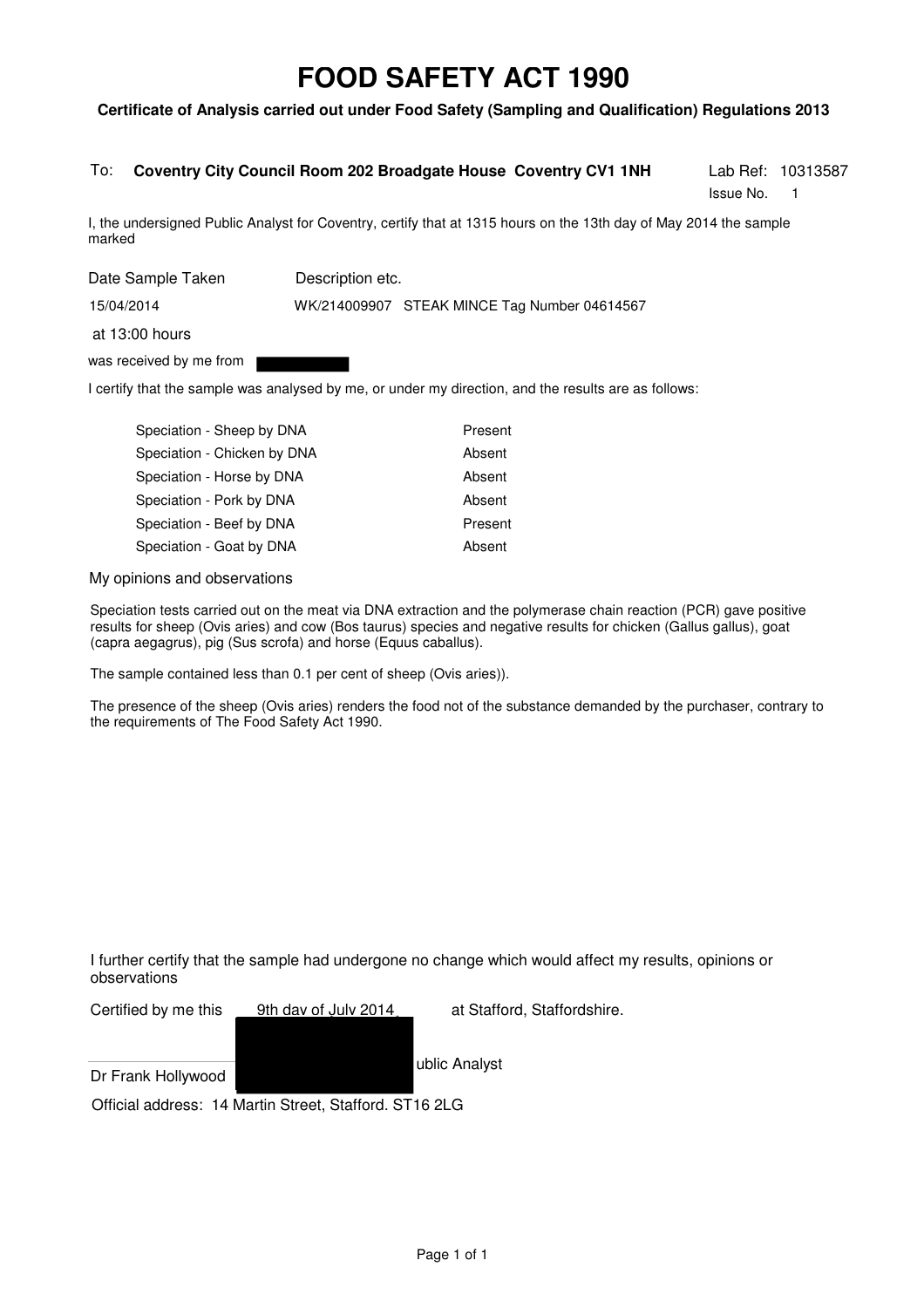#### **Certificate of Analysis carried out under Food Safety (Sampling and Qualification) Regulations 2013**

#### To: **Coventry City Council Room 202 Broadgate House Coventry CV1 1NH**

Issue No. 1

Lab Ref: 10313586

I, the undersigned Public Analyst for Coventry, certify that at 1315 hours on the 13th day of May 2014 the sample marked

Date Sample Taken Description etc.

04/10/2014

214009597 LAMB MINCE Tag Number 04614527

at 11:00 hours

was received by me from

I certify that the sample was analysed by me, or under my direction, and the results are as follows:

| Speciation - Pork by DNA    | Absent  |
|-----------------------------|---------|
| Speciation - Chicken by DNA | Present |
| Speciation - Horse by DNA   | Absent  |
| Speciation - Sheep by DNA   | Present |
| Speciation - Beef by DNA    | Present |
| Speciation - Goat by DNA    | Absent  |

My opinions and observations

Speciation tests carried out on the meat via DNA extraction and the polymerase chain reaction (PCR) gave positive results for sheep (Ovis aries), chicken (Gallus gallus) and cow (Bos taurus) species.

There were negative results for goat (capra aegagrus), pig (Sus scrofa) and horse (Equus caballus).

The sample contained less than 0.1 per cent of cow (Bos taurus) and less than 0.1 per cent of chicken (Gallus gallus).

The presence of the chicken (Gallus gallus) and cow (Bos taurus) renders the food not of the substance demanded by the purchaser, contrary to the requirements of The Food Safety Act 1990.

I further certify that the sample had undergone no change which would affect my results, opinions or observations

Certified by me this 18th day of July 2014 at Stafford, Staffordshire.

Dr Frank Hollywood

ublic Analyst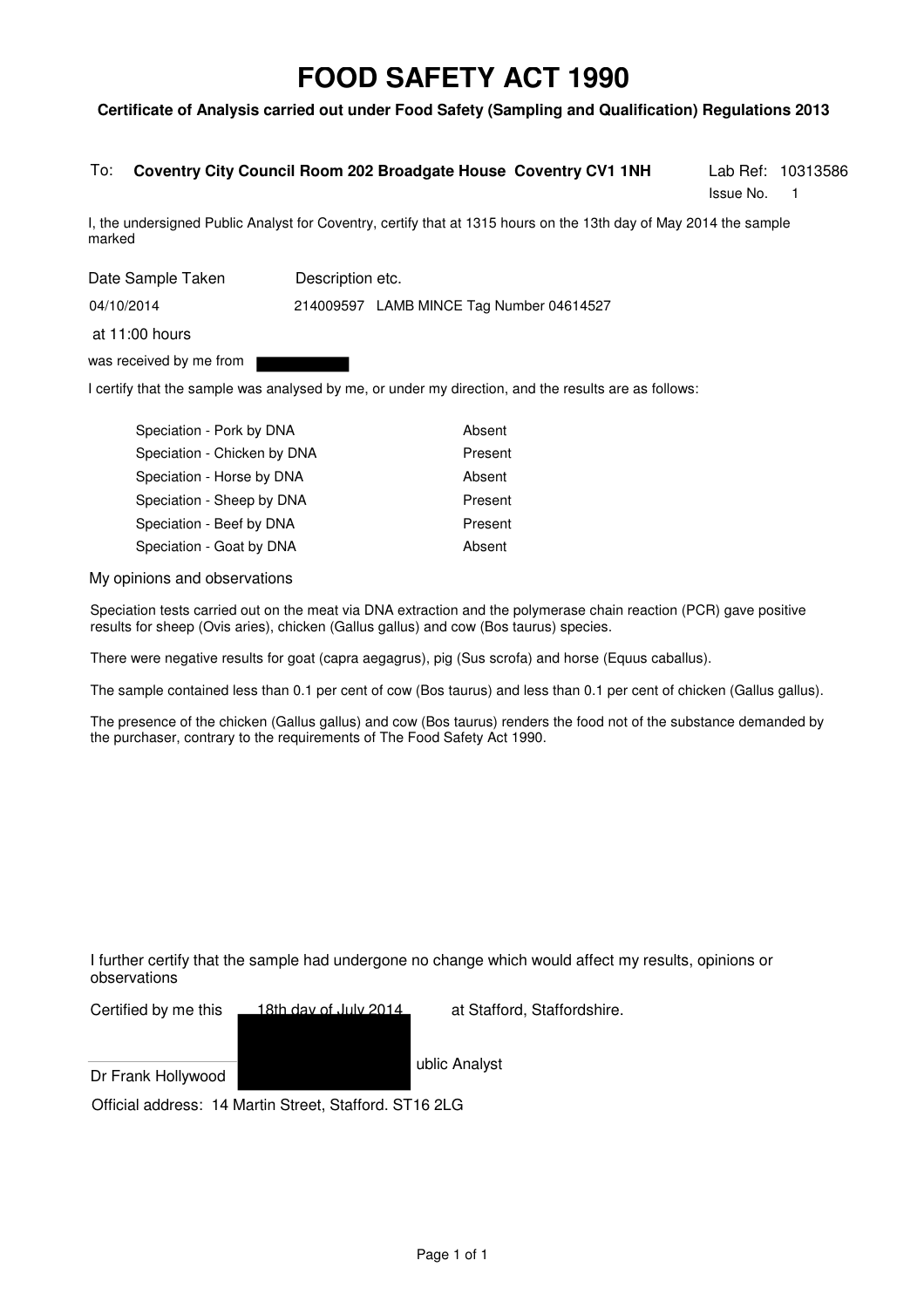#### To: **Coventry City Council Room 202 Broadgate House Coventry CV1 1NH**

Issue No. 1

Lab Ref: 10307187

I, the undersigned Public Analyst for Coventry, certify that at 1300 hours on the 12th day of March 2014 the informal sample marked

| Date Sample Taken       | Description etc. |                                              |
|-------------------------|------------------|----------------------------------------------|
| 03/05/2014              |                  | WK/214006042 MINCED LAMB Tag Number 04614919 |
| at 06:00 hours          |                  |                                              |
| was received by me from |                  |                                              |

I certify that the sample was analysed by me, or under my direction, and the results are as follows:

| Speciation - Beef by DNA    | Absent  |
|-----------------------------|---------|
| Speciation - Chicken by DNA | Absent  |
| Speciation - Horse by DNA   | Absent  |
| Speciation - Pork by DNA    | Absent  |
| Speciation - Sheep by DNA   | Present |
|                             |         |

My opinions and observations

The sample consisted of Lamb with no evidence of any other species being present.

| Certified by me this | 27th day of March 2014                                 | at Stafford, Staffordshire. |
|----------------------|--------------------------------------------------------|-----------------------------|
|                      |                                                        | Public Analyst              |
| Dr Frank Hollywood   |                                                        |                             |
|                      | Official address: 14 Martin Street, Stattord. ST16 2LG |                             |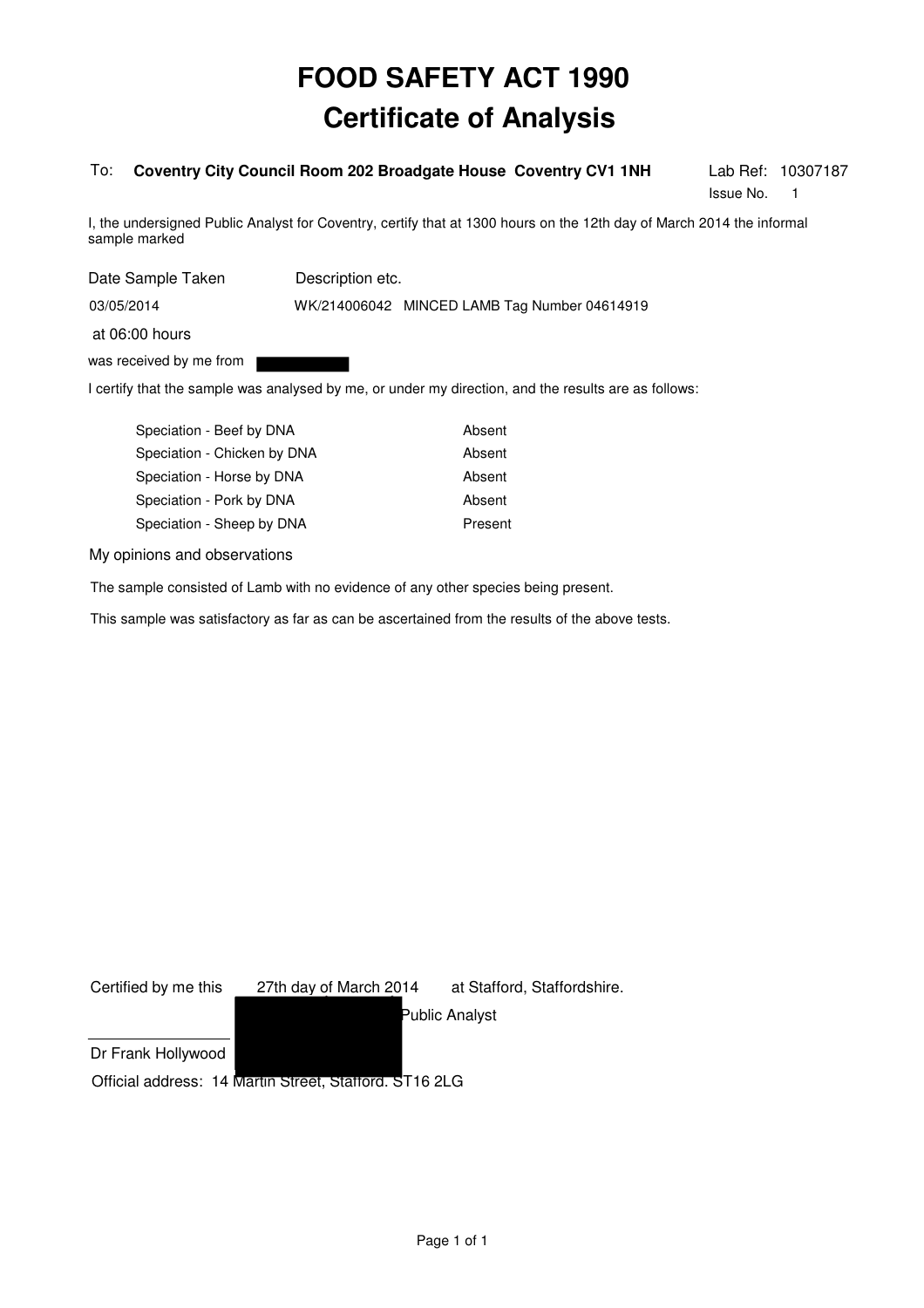#### To: **Coventry City Council Room 202 Broadgate House Coventry CV1 1NH**

Issue No. 1

Lab Ref: 10307186

I, the undersigned Public Analyst for Coventry, certify that at 1300 hours on the 12th day of March 2014 the informal sample marked

| Date Sample Taken       | Description etc. |                                                |
|-------------------------|------------------|------------------------------------------------|
| 03/05/2014              |                  | WK/214006041 CHICKEN MINCE Tag Number 04614978 |
| at 06:00 hours          |                  |                                                |
| was received by me from |                  |                                                |

I certify that the sample was analysed by me, or under my direction, and the results are as follows:

| Speciation - Beef by DNA    | Absent  |
|-----------------------------|---------|
| Speciation - Chicken by DNA | Present |
| Speciation - Horse by DNA   | Absent  |
| Speciation - Pork by DNA    | Absent  |
| Speciation - Sheep by DNA   | Absent  |
|                             |         |

My opinions and observations

The sample consisted of Chicken with no evidence of any other species being present.

| Certified by me this | 27th day of March 2014                                 | at Stafford, Staffordshire. |
|----------------------|--------------------------------------------------------|-----------------------------|
|                      |                                                        | <b>Public Analyst</b>       |
| Dr Frank Hollywood   |                                                        |                             |
|                      | Official address: 14 Martin Street, Stafford. ST16 2LG |                             |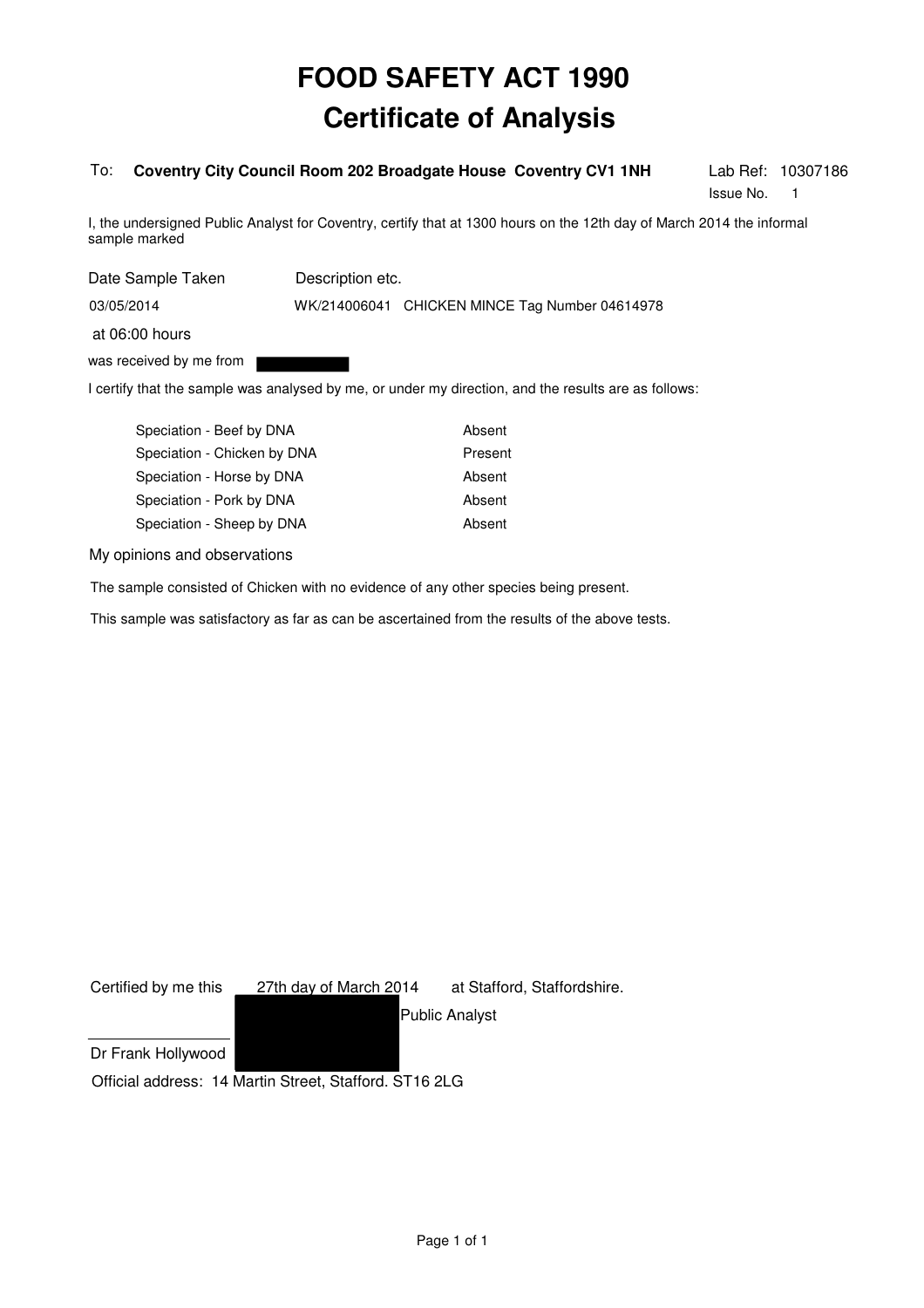#### To: **Coventry City Council Room 202 Broadgate House Coventry CV1 1NH**

Issue No. 1

Lab Ref: 10307185

I, the undersigned Public Analyst for Coventry, certify that at 1300 hours on the 12th day of March 2014 the informal sample marked

| Date Sample Taken       | Description etc. |                                              |
|-------------------------|------------------|----------------------------------------------|
| 03/05/2014              |                  | WK/214006039 MINCED BEEF Tag Number 04614977 |
| at 06:00 hours          |                  |                                              |
| was received by me from |                  |                                              |

I certify that the sample was analysed by me, or under my direction, and the results are as follows:

| Speciation - Beef by DNA    | Present |
|-----------------------------|---------|
| Speciation - Chicken by DNA | Absent  |
| Speciation - Horse by DNA   | Absent  |
| Speciation - Pork by DNA    | Absent  |
| Speciation - Sheep by DNA   | Absent  |
|                             |         |

My opinions and observations

The sample consisted of beef with no evidence of any other species being present.

| Certified by me this | 27th day of March 2014                                 | at Stafford, Staffordshire. |
|----------------------|--------------------------------------------------------|-----------------------------|
|                      |                                                        | <b>Public Analyst</b>       |
| Dr Frank Hollywood   |                                                        |                             |
|                      | Official address: 14 Martin Street, Stafford. ST16 2LG |                             |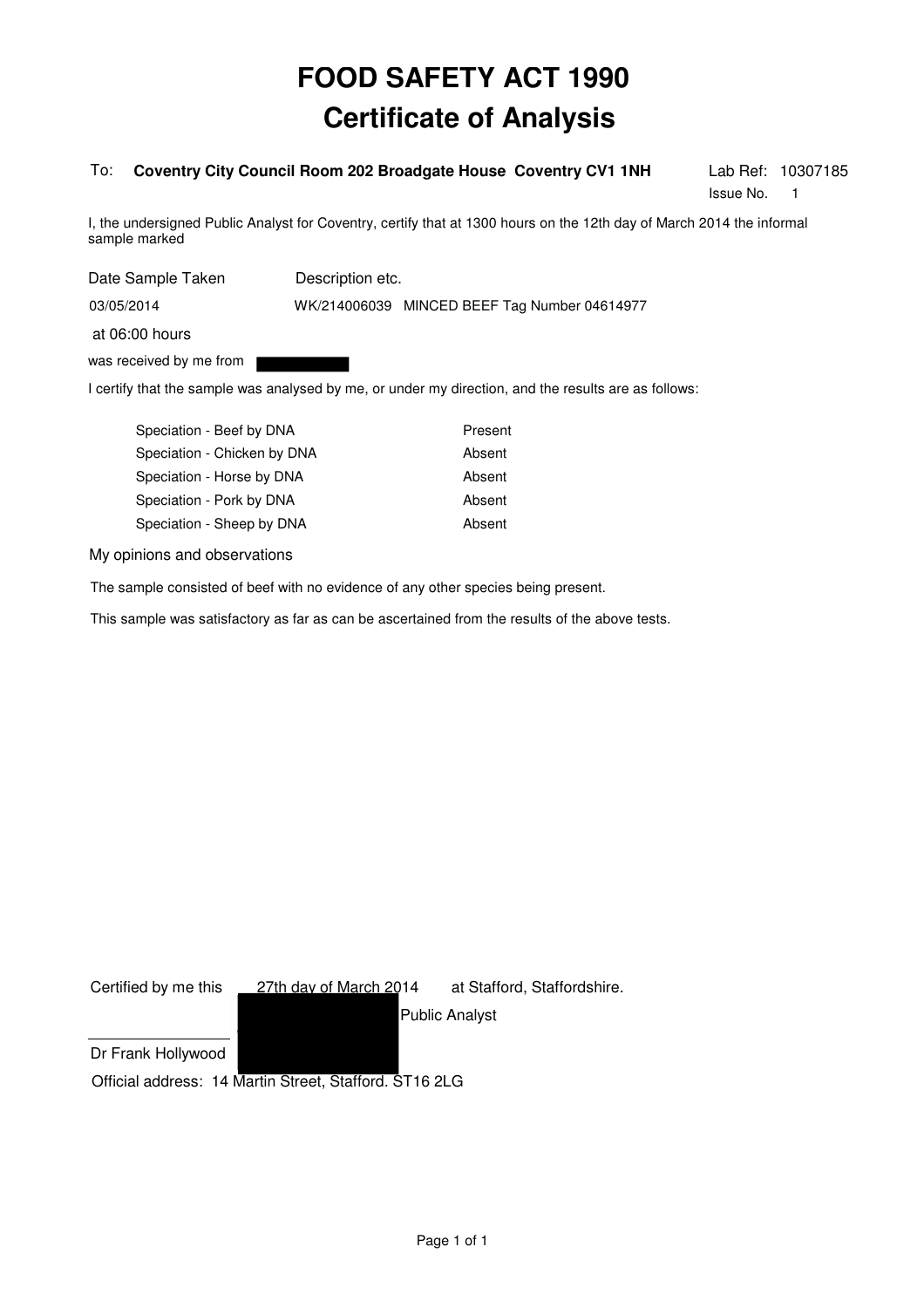#### To: **Coventry City Council Room 202 Broadgate House Coventry CV1 1NH**

Issue No. 1

Lab Ref: 10307184

I, the undersigned Public Analyst for Coventry, certify that at 1300 hours on the 12th day of March 2014 the informal sample marked

| Date Sample Taken       | Description etc. |                                             |
|-------------------------|------------------|---------------------------------------------|
| 03/05/2014              |                  | WK/214006037 LAMB KEEMA Tag Number 04614994 |
| at 06:00 hours          |                  |                                             |
| was received by me from |                  |                                             |

I certify that the sample was analysed by me, or under my direction, and the results are as follows:

| Speciation - Beef by DNA    | Present |
|-----------------------------|---------|
| Speciation - Chicken by DNA | Present |
| Speciation - Horse by DNA   | Absent  |
| Speciation - Pork by DNA    | Absent  |
| Speciation - Sheep by DNA   | Present |

My opinions and observations

From a consideration of the above results of analysis the sample contained Beef (Bovine) and Lamb (Ovine).

There was no evidence of any Chicken, Horse and Pork (Avian, Equine and Porcine species).

The meat was found to be a mixture of Lamb and Beef.

The presence of the beef (bovine) renders the food not of the substance demanded by the purchaser, contrary to the requirements of The Food Safety Act 1990.

| Certified by me this | 27th day of March 2014                                 | at Stafford, Staffordshire. |
|----------------------|--------------------------------------------------------|-----------------------------|
|                      |                                                        | <b>Public Analyst</b>       |
| Dr Frank Hollywood   |                                                        |                             |
|                      | Official address: 14 Martin Street, Stafford. ST16 2LG |                             |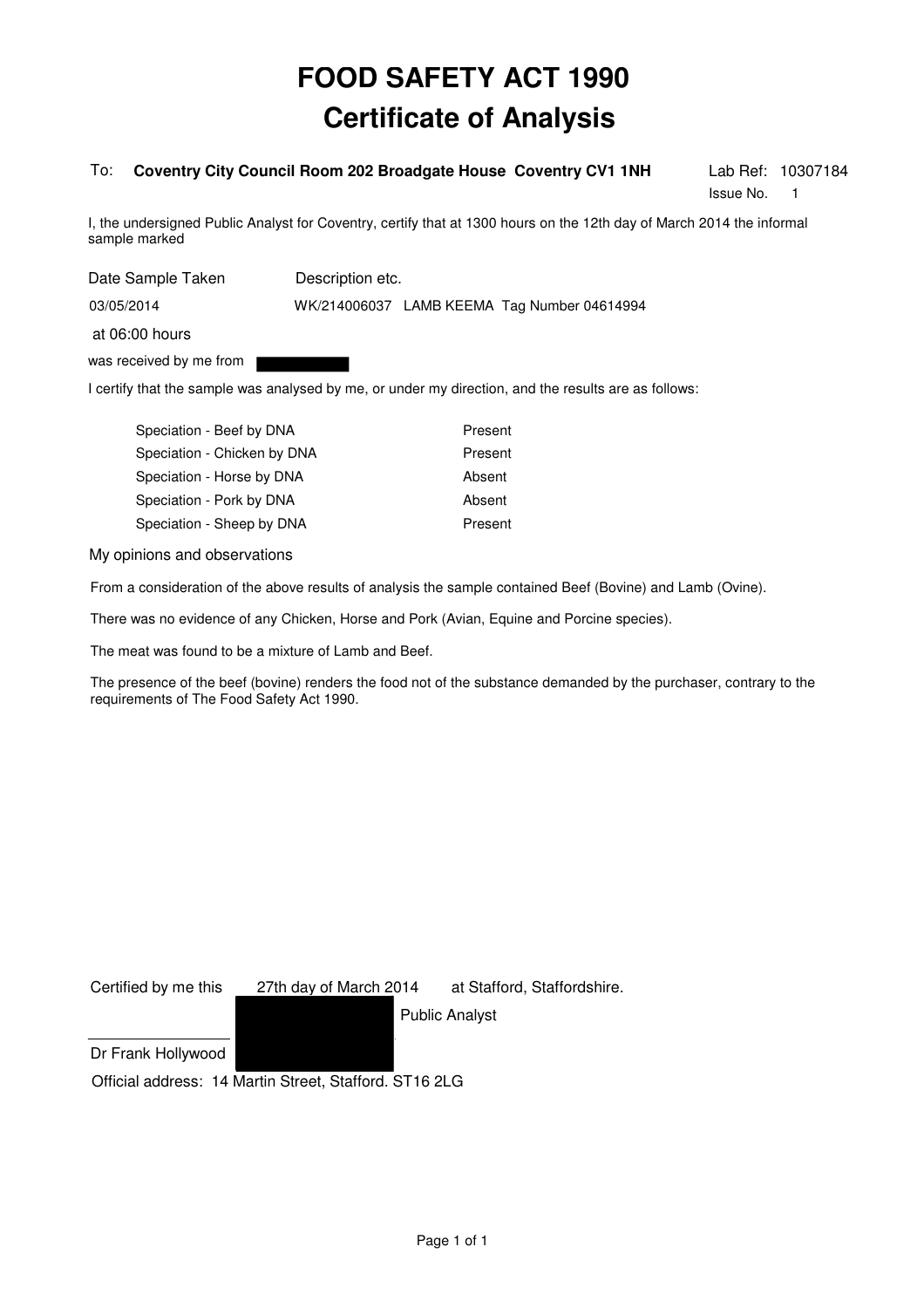#### To: **Coventry City Council Room 202 Broadgate House Coventry CV1 1NH**

Issue No. 1

Lab Ref: 10307183

I, the undersigned Public Analyst for Coventry, certify that at 1300 hours on the 12th day of March 2014 the informal sample marked

| Date Sample Taken       | Description etc. |                                             |
|-------------------------|------------------|---------------------------------------------|
| 03/05/2014              |                  | WK/214006034 MINCEDBEEF Tag Number 04614976 |
| at 06:00 hours          |                  |                                             |
| was received by me from |                  |                                             |

I certify that the sample was analysed by me, or under my direction, and the results are as follows:

| Speciation - Beef by DNA    | Present |
|-----------------------------|---------|
| Speciation - Chicken by DNA | Absent  |
| Speciation - Horse by DNA   | Absent  |
| Speciation - Pork by DNA    | Absent  |
| Speciation - Sheep by DNA   | Absent  |
|                             |         |

My opinions and observations

The sample consisted of beef with no evidence of any other species being present.

| Certified by me this | 27th day of March 2014                                 | at Stafford, Staffordshire. |
|----------------------|--------------------------------------------------------|-----------------------------|
|                      |                                                        | Public Analyst              |
| Dr Frank Hollywood   |                                                        |                             |
|                      | Official address: 14 Martin Street, Stattord. ST16 2LG |                             |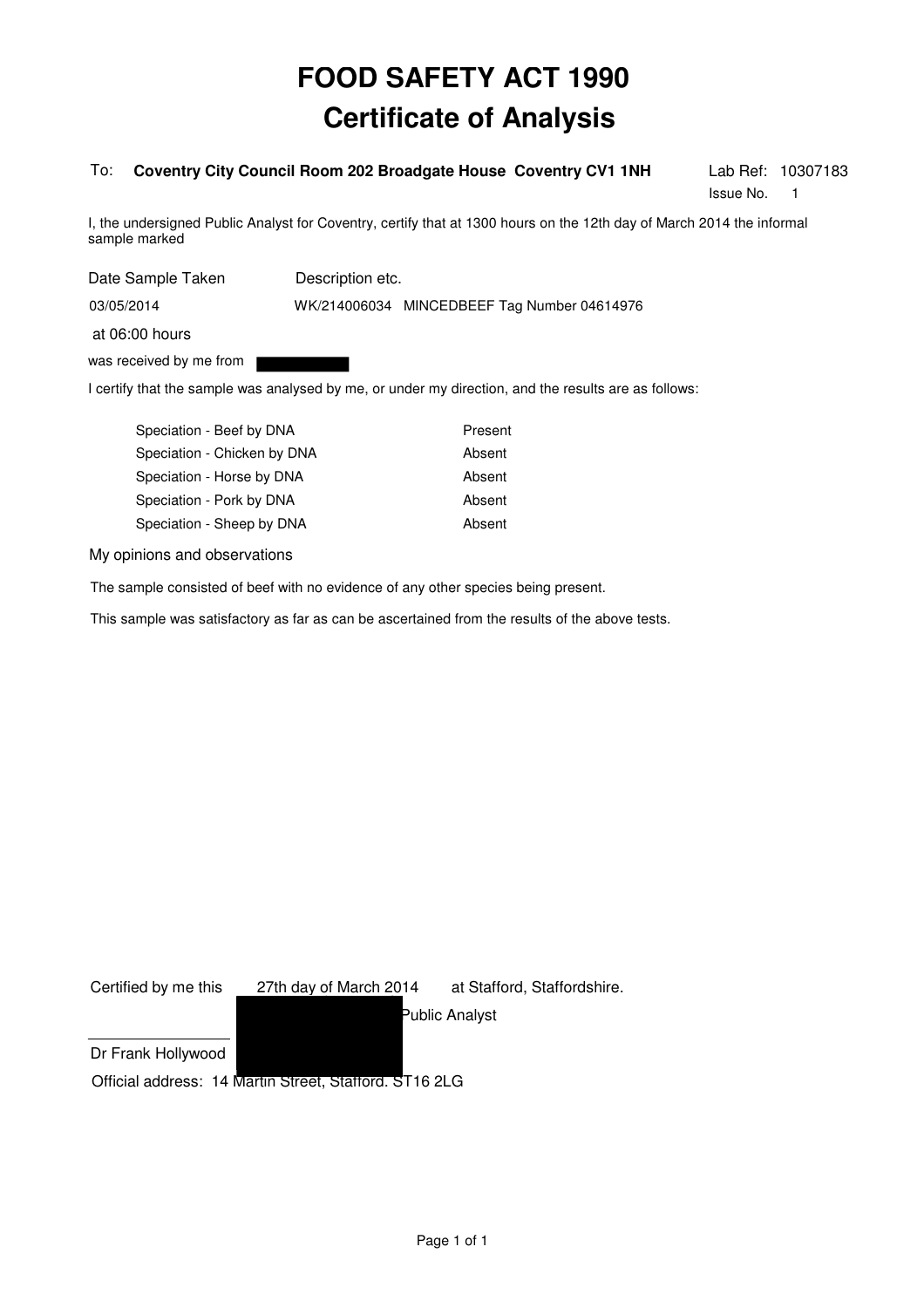#### To: **Coventry City Council Room 202 Broadgate House Coventry CV1 1NH**

Issue No. 1

Lab Ref: 10307182

I, the undersigned Public Analyst for Coventry, certify that at 1300 hours on the 12th day of March 2014 the informal sample marked

| Date Sample Taken       | Description etc. |                                              |
|-------------------------|------------------|----------------------------------------------|
| 03/05/2014              |                  | WK/214006031 MINCED LAMB Tag Number 04614996 |
| at 06:00 hours          |                  |                                              |
| was received by me from |                  |                                              |

I certify that the sample was analysed by me, or under my direction, and the results are as follows:

| Speciation - Beef by DNA    | Absent  |
|-----------------------------|---------|
| Speciation - Chicken by DNA | Absent  |
| Speciation - Horse by DNA   | Absent  |
| Speciation - Pork by DNA    | Absent  |
| Speciation - Sheep by DNA   | Present |
|                             |         |

My opinions and observations

The sample consisted ofLamb with no evidence of any other species being present.

| Certified by me this | 27th day of March 2014                                 | at Stafford, Staffordshire. |
|----------------------|--------------------------------------------------------|-----------------------------|
|                      |                                                        | <b>Public Analyst</b>       |
| Dr Frank Hollywood   |                                                        |                             |
|                      | Official address: 14 Martin Street, Stafford. ST16 2LG |                             |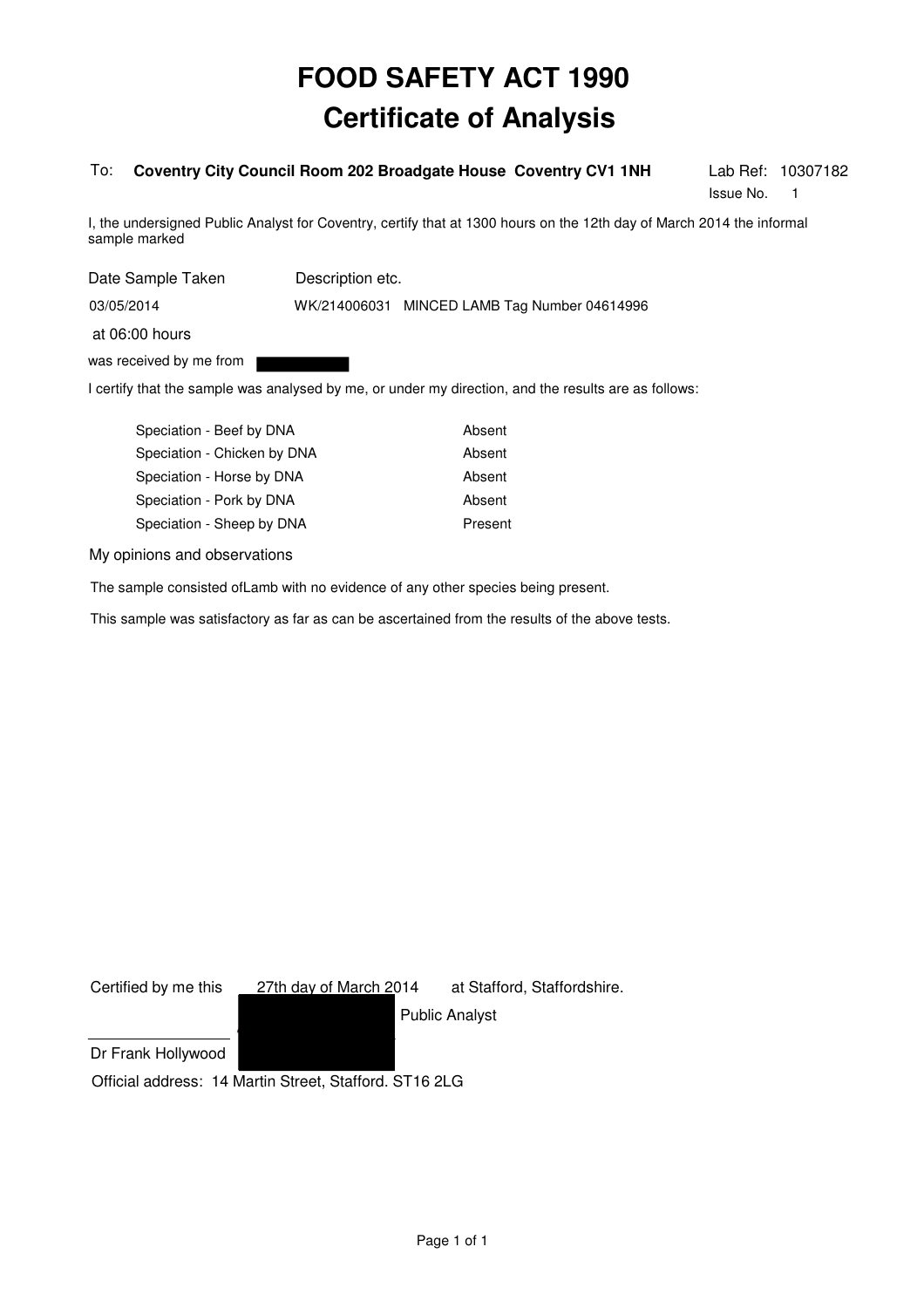#### To: **Coventry City Council Room 202 Broadgate House Coventry CV1 1NH**

Issue No. 1

Lab Ref: 10307181

I, the undersigned Public Analyst for Coventry, certify that at 1300 hours on the 12th day of March 2014 the informal sample marked

| Date Sample Taken       | Description etc. |                                              |
|-------------------------|------------------|----------------------------------------------|
| 03/05/2014              |                  | WK/214005946 MINCED LAMB Tag Number 00892833 |
| at 06:00 hours          |                  |                                              |
| was received by me from |                  |                                              |
|                         |                  |                                              |

I certify that the sample was analysed by me, or under my direction, and the results are as follows:

| Speciation - Beef by DNA    | Absent  |
|-----------------------------|---------|
| Speciation - Pork by DNA    | Absent  |
| Speciation - Chicken by DNA | Absent  |
| Speciation - Horse by DNA   | Absent  |
| Speciation - Sheep by DNA   | Present |

My opinions and observations

From a consideration of the above results of analysis the sample contained Lamb (Ovine). The sample consisted of lamb with no evidence of any other species being present.

There was no evidence of any Beef, Chicken, Horse and Pork (Bovine, Avian, Equine and Porcine species).

| Certified by me this | 27th day of March 2014                                 | at Stafford, Staffordshire. |
|----------------------|--------------------------------------------------------|-----------------------------|
|                      |                                                        | <b>Public Analyst</b>       |
| Dr Frank Hollywood   |                                                        |                             |
|                      | Official address: 14 Martin Street, Stafford. ST16 2LG |                             |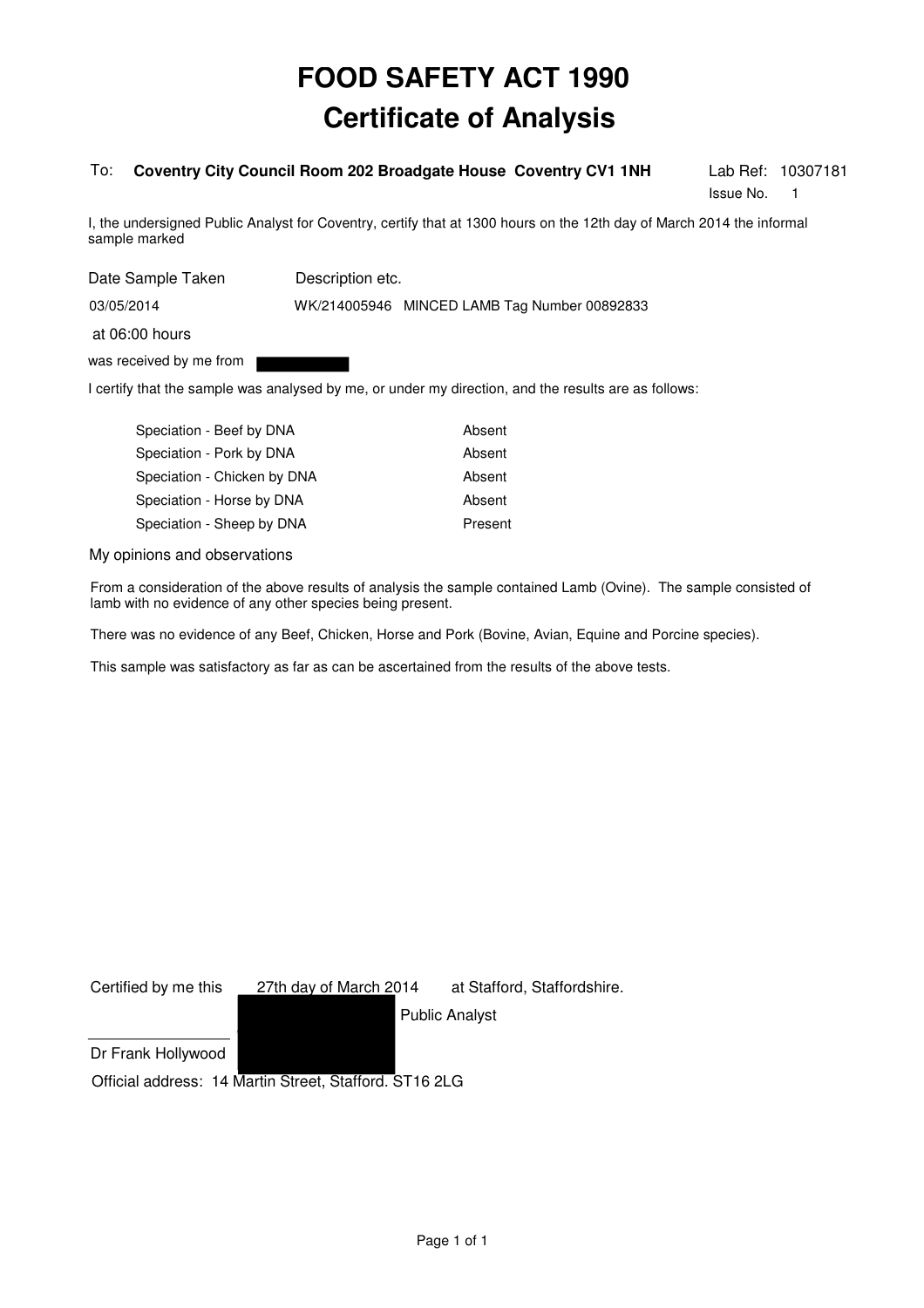#### To: **Coventry City Council Room 202 Broadgate House Coventry CV1 1NH**

Issue No. 1

Lab Ref: 10307180

I, the undersigned Public Analyst for Coventry, certify that at 1300 hours on the 12th day of March 2014 the informal sample marked

| Date Sample Taken                         | Description etc.                     |  |
|-------------------------------------------|--------------------------------------|--|
| 03/05/2014                                | 24684 MINCEDBEEF Tag Number 04614550 |  |
| at 06:00 hours<br>was received by me from |                                      |  |

I certify that the sample was analysed by me, or under my direction, and the results are as follows:

| Speciation - Beef by DNA    | Present |
|-----------------------------|---------|
| Speciation - Chicken by DNA | Absent  |
| Speciation - Horse by DNA   | Absent  |
| Speciation - Pork by DNA    | Absent  |
| Speciation - Sheep by DNA   | Absent  |
|                             |         |

My opinions and observations

The sample consisted of beef with no evidence of any other species being present.

| Certified by me this | 27th day of March 2014                                 | at Stafford, Staffordshire. |
|----------------------|--------------------------------------------------------|-----------------------------|
|                      |                                                        | Public Analyst              |
| Dr Frank Hollywood   |                                                        |                             |
|                      | Official address: 14 Martin Street, Stafford. ST16 2LG |                             |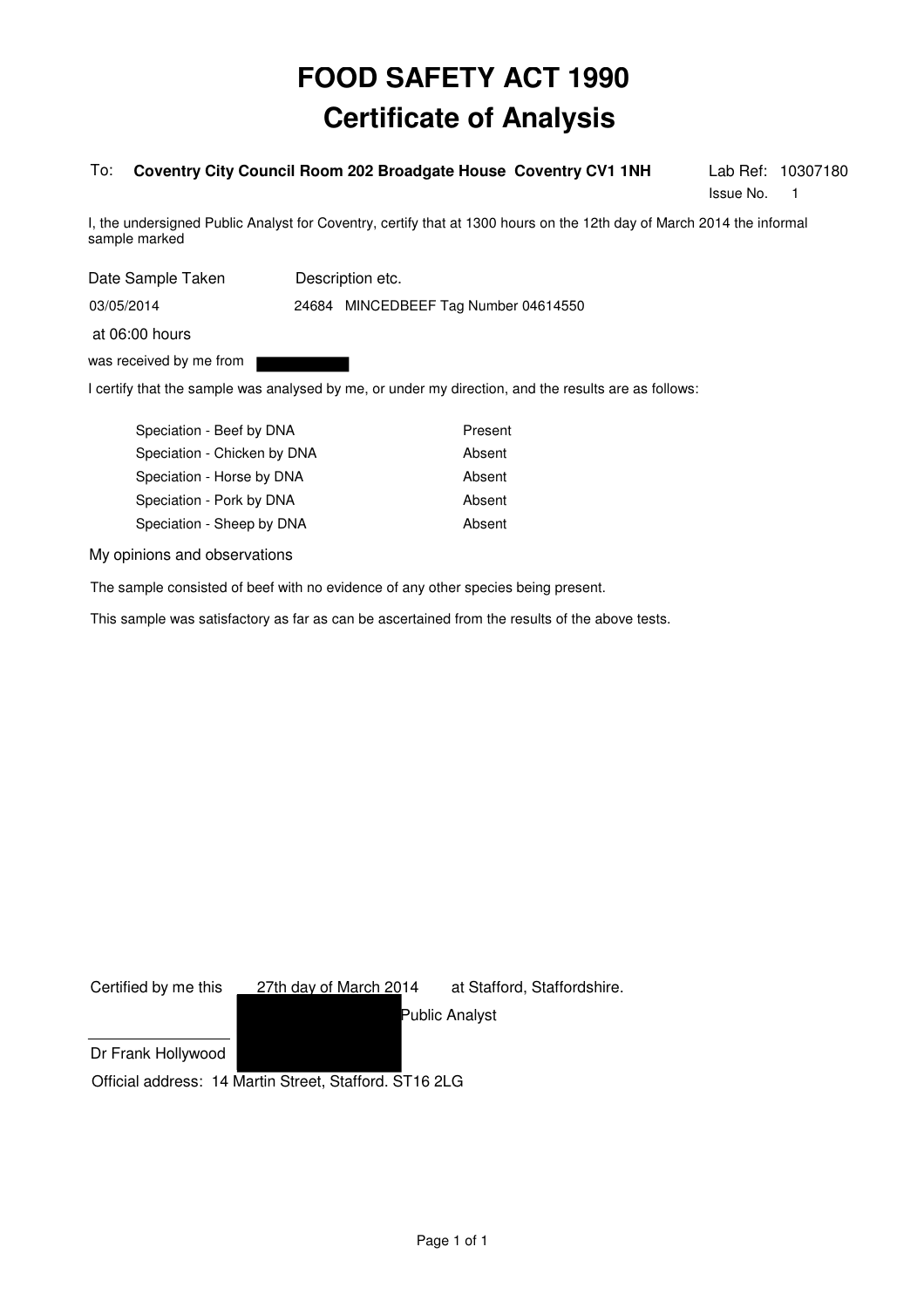#### To: **Coventry City Council Room 202 Broadgate House Coventry CV1 1NH**

Issue No. 1

Lab Ref: 10307179

I, the undersigned Public Analyst for Coventry, certify that at 1300 hours on the 12th day of March 2014 the informal sample marked

| Date Sample Taken       | Description etc.                      |  |
|-------------------------|---------------------------------------|--|
| 03/05/2014              | 24680 MINCED BEEF Tag Number 04614548 |  |
| at 06:00 hours          |                                       |  |
| was received by me from |                                       |  |

I certify that the sample was analysed by me, or under my direction, and the results are as follows:

| Speciation - Beef by DNA    | Present |
|-----------------------------|---------|
| Speciation - Chicken by DNA | Absent  |
| Speciation - Horse by DNA   | Absent  |
| Speciation - Pork by DNA    | Present |
| Speciation - Sheep by DNA   | Absent  |

My opinions and observations

From a consideration of the above results of analysis the sample contained Beef (Bovine) and Pork (Porcine).

There was no evidence of any Chicken, Horse and Lamb (Avian, Equine and Ovine species).

The meat was found to be beef meat containing 0.6% Pork.

The presence of the Pork (Porcine) renders the food not of the substance demanded by the purchaser, contrary to the requirements of The Food Safety Act 1990.

Certified by me this \_\_\_ 27th day of March 2014 at Stafford, Staffordshire.

ublic Analyst

Dr Frank Hollywood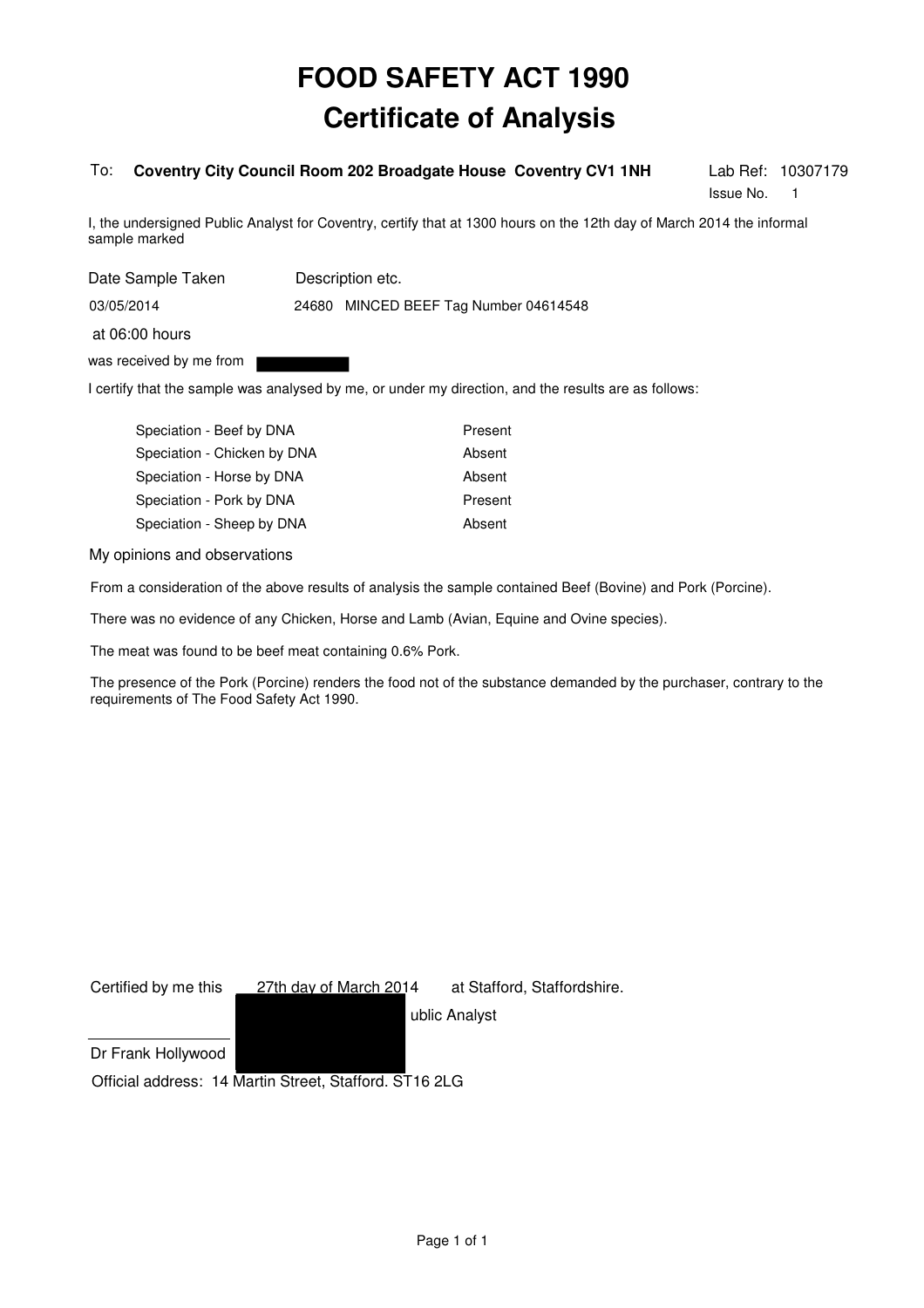#### To: **Coventry City Council Room 202 Broadgate House Coventry CV1 1NH**

Issue No. 1

Lab Ref: 10307178

I, the undersigned Public Analyst for Coventry, certify that at 1300 hours on the 12th day of March 2014 the informal sample marked

| Date Sample Taken       | Description etc.                      |  |
|-------------------------|---------------------------------------|--|
| 03/05/2014              | 24681 MINCED BEEF Tag Number 04614547 |  |
| at 06:00 hours          |                                       |  |
| was received by me from |                                       |  |

I certify that the sample was analysed by me, or under my direction, and the results are as follows:

| Speciation - Beef by DNA    | Present |
|-----------------------------|---------|
| Speciation - Chicken by DNA | Absent  |
| Speciation - Horse by DNA   | Absent  |
| Speciation - Pork by DNA    | Absent  |
| Speciation - Sheep by DNA   | Absent  |
|                             |         |

My opinions and observations

The sample consisted of beef with no evidence of any other species being present.

| Certified by me this | 27th day of March 2014                                 | at Stafford, Staffordshire. |
|----------------------|--------------------------------------------------------|-----------------------------|
|                      |                                                        | <b>Public Analyst</b>       |
| Dr Frank Hollywood   |                                                        |                             |
|                      | Official address: 14 Martin Street, Stafford. ST16 2LG |                             |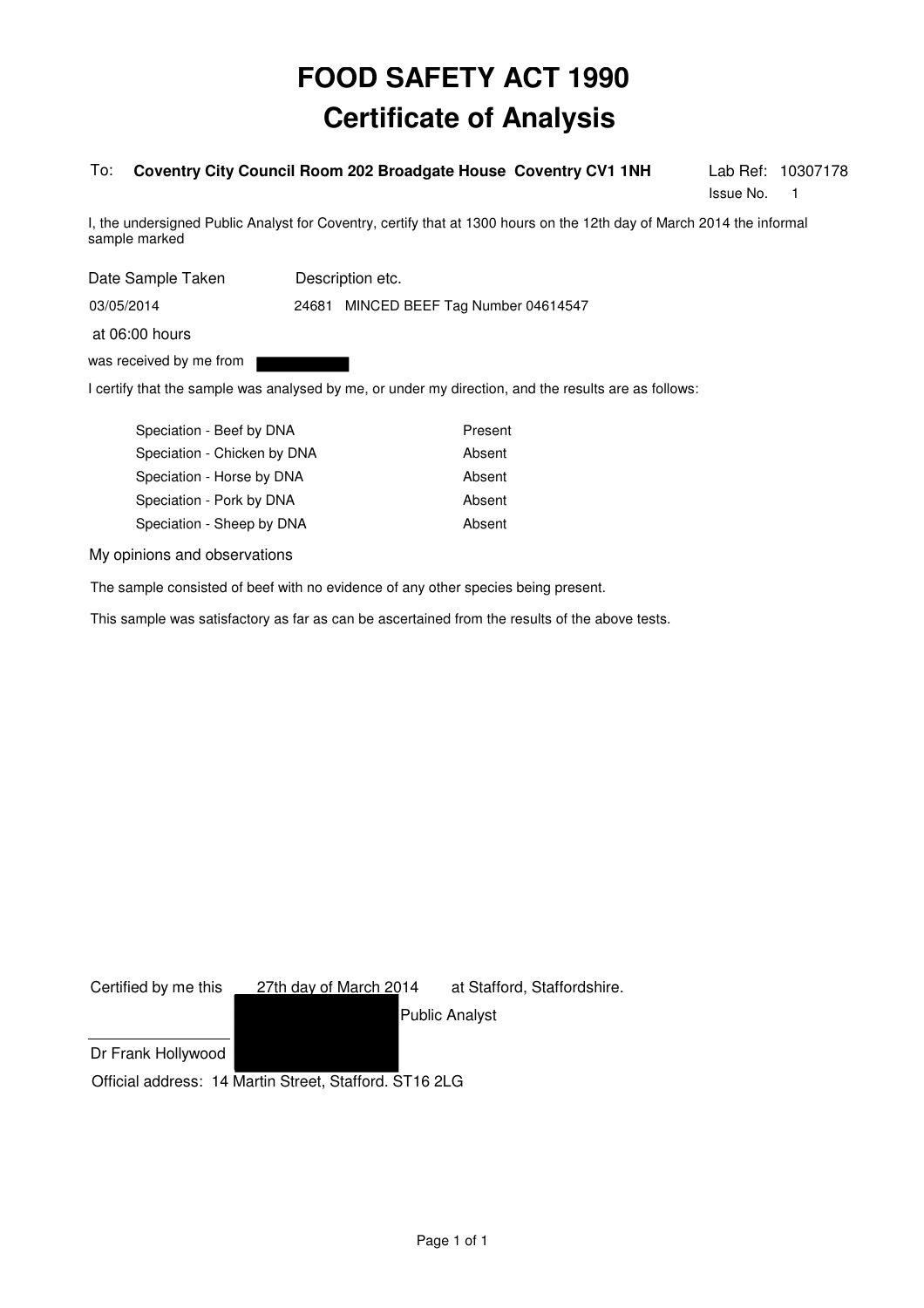#### To: **Coventry City Council Room 202 Broadgate House Coventry CV1 1NH**

Issue No. 1

Lab Ref: 10307177

I, the undersigned Public Analyst for Coventry, certify that at 1300 hours on the 12th day of March 2014 the informal sample marked

| Date Sample Taken       | Description etc.                      |  |
|-------------------------|---------------------------------------|--|
| 03/05/2014              | 24683 MINCED LAMB Tag Number 04614549 |  |
| at 06:00 hours          |                                       |  |
| was received by me from |                                       |  |

I certify that the sample was analysed by me, or under my direction, and the results are as follows:

| Speciation - Beef by DNA    | Present |
|-----------------------------|---------|
| Speciation - Chicken by DNA | Absent  |
| Speciation - Horse by DNA   | Absent  |
| Speciation - Pork by DNA    | Absent  |
| Speciation - Sheep by DNA   | Present |

My opinions and observations

From a consideration of the above results of analysis the sample contained Beef (Bovine) and Lamb (Ovine).

There was no evidence of any Chicken, Horse and Pork (Avian, Equine and Porcine species).

The meat was found to be lamb meat containing 27% Beef.

The presence of the beef (bovine) renders the food not of the substance demanded by the purchaser, contrary to the requirements of The Food Safety Act 1990.

| Certified by me this | 27th day of March 2014                                 | at Stafford, Staffordshire. |
|----------------------|--------------------------------------------------------|-----------------------------|
|                      |                                                        | <b>Public Analyst</b>       |
| Dr Frank Hollywood   |                                                        |                             |
|                      | Official address: 14 Martin Street, Stafford. ST16 2LG |                             |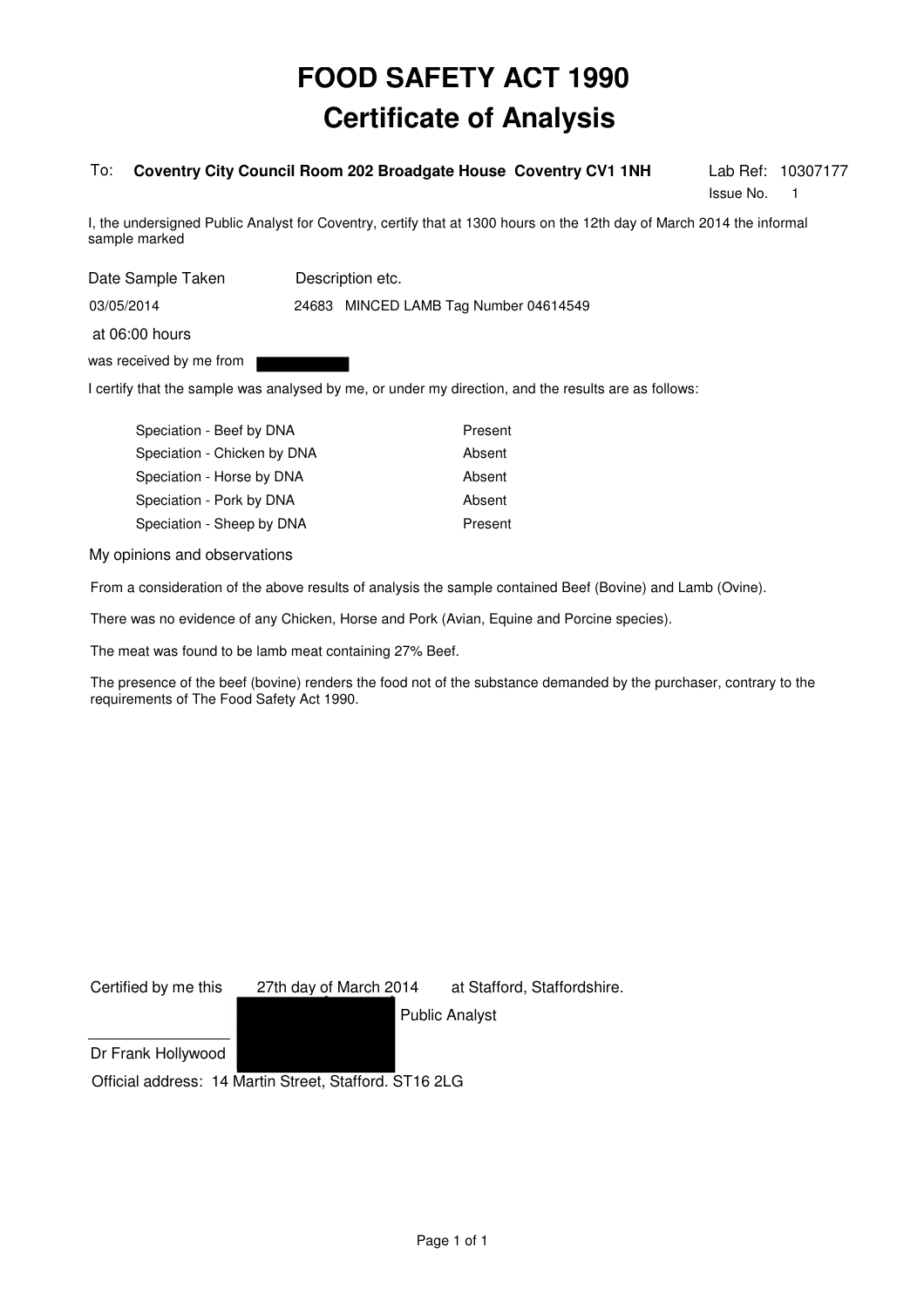#### To: **Coventry City Council Room 202 Broadgate House Coventry CV1 1NH**

Issue No. 1

Lab Ref: 10307176

I, the undersigned Public Analyst for Coventry, certify that at 1300 hours on the 12th day of March 2014 the informal sample marked

| Date Sample Taken       | Description etc.                      |  |
|-------------------------|---------------------------------------|--|
| 03/05/2014              | 24682 MINCED LAMB Tag Number 04614546 |  |
| at 06:00 hours          |                                       |  |
| was received by me from |                                       |  |

I certify that the sample was analysed by me, or under my direction, and the results are as follows:

| Speciation - Beef by DNA    | Present |
|-----------------------------|---------|
| Speciation - Pork by DNA    | Absent  |
| Speciation - Chicken by DNA | Absent  |
| Speciation - Horse by DNA   | Absent  |
| Speciation - Sheep by DNA   | Present |

My opinions and observations

From a consideration of the above results of analysis the sample contained Beef (Bovine) and Lamb (Ovine).

There was no evidence of any Chicken, Horse and Pork (Avian, Equine and Porcine species).

The meat was found to be lamb meat containing 2.4% Beef.

The presence of the beef renders the food not of the substance demanded by the purchaser, contrary to the requirements of The Food Safety Act 1990.

| Certified by me this | 27th day of March 2014                                 | at Stafford, Staffordshire. |
|----------------------|--------------------------------------------------------|-----------------------------|
|                      |                                                        | Public Analyst              |
| Dr Frank Hollywood   |                                                        |                             |
|                      | Official address: 14 Martin Street, Stafford. ST16 2LG |                             |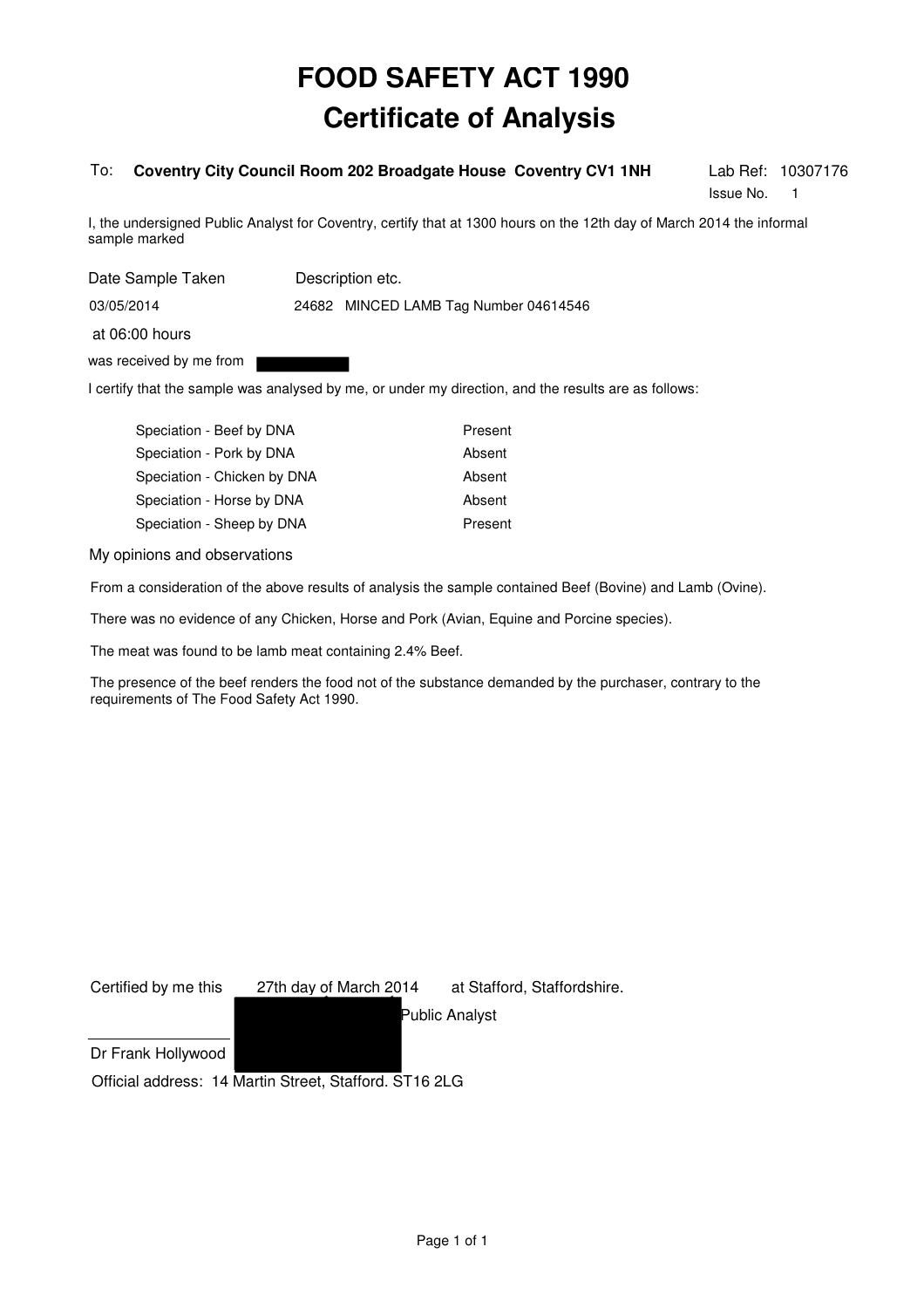#### To: **Coventry City Council Room 202 Broadgate House Coventry CV1 1NH**

Lab Ref: 10302870 Issue No. 1

I, the undersigned Public Analyst for Coventry, certify that at 1245 hours on the 24th day of January 2014 the informal sample marked

| Date Sample Taken       |  | Description etc.      |
|-------------------------|--|-----------------------|
| 13/01/2014              |  | 25499 LAMB KEBAB WRAP |
| at 13:00 hours          |  |                       |
| was received by me from |  |                       |

I certify that the sample was analysed by me, or under my direction, and the results are as follows:

| Speciation - Beef    | Absent  |
|----------------------|---------|
| Speciation - Lamb    | Present |
| Speciation - Pork    | Absent  |
| Speciation - Poultry | Absent  |
|                      |         |

My opinions and observations

The sample consisted of lamb with no evidence of any other species being present.

This sample was satisfactory as far as can be ascertained from the results of the above tests.

Certified by me this 17th day of February 2014 at Stafford, Staffordshire.

Public Analyst

Dr Frank Hollywood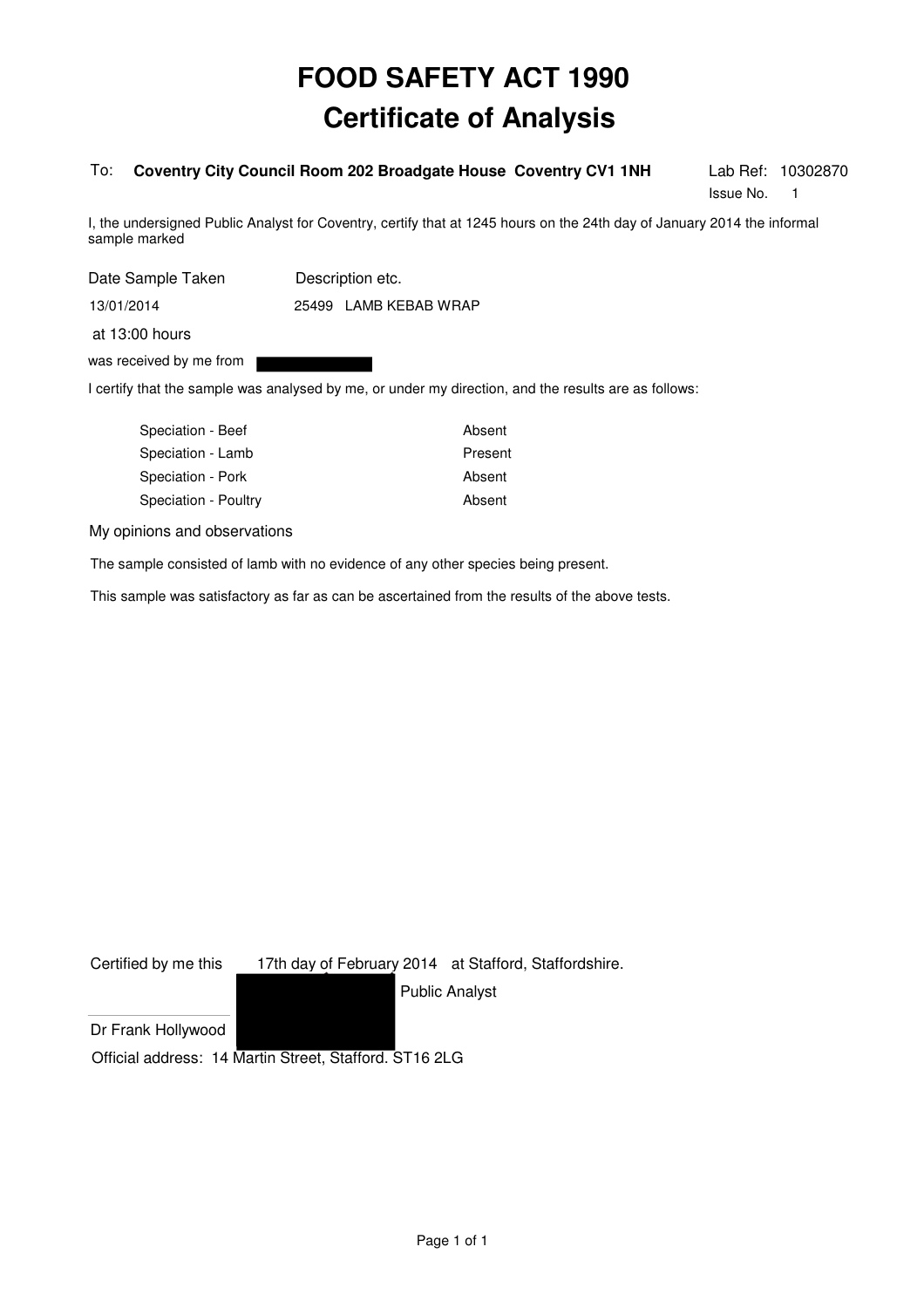#### To: **Coventry City Council Room 202 Broadgate House Coventry CV1 1NH**

Lab Ref: 10302869 Issue No. 1

I, the undersigned Public Analyst for Coventry, certify that at 1235 hours on the 24th day of January 2014 the informal sample marked

| Date Sample Taken       |  | Description etc.   |
|-------------------------|--|--------------------|
| 13/01/2014              |  | 25497 DONER KEBABS |
| at 13:00 hours          |  |                    |
| was received by me from |  |                    |

I certify that the sample was analysed by me, or under my direction, and the results are as follows:

| Speciation - Beef    | Absent  |
|----------------------|---------|
| Speciation - Lamb    | Present |
| Speciation - Pork    | Absent  |
| Speciation - Poultry | Absent  |
|                      |         |

My opinions and observations

The sample consisted of lamb with no evidence of any other species being present.

This sample was satisfactory as far as can be ascertained from the results of the above tests.

Certified by me this 17th day of February 2014 at Stafford, Staffordshire.

Public Analyst

Dr Frank Hollywood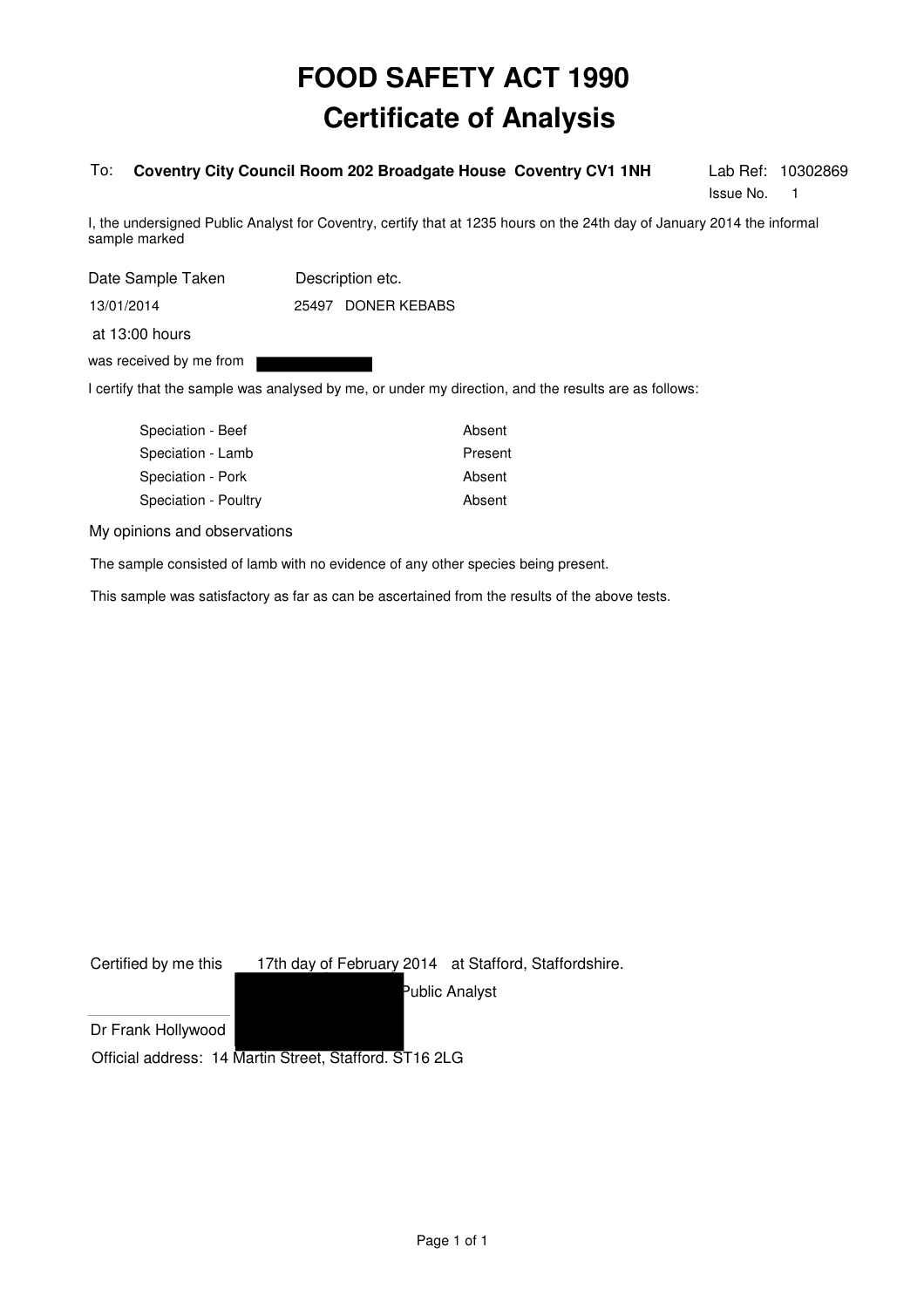#### To: **Coventry City Council Room 202 Broadgate House Coventry CV1 1NH**

Lab Ref: 10302868 Issue No. 1

I, the undersigned Public Analyst for Coventry, certify that at 1235 hours on the 24th day of January 2014 the informal sample marked

| Date Sample Taken       | Description etc.            |
|-------------------------|-----------------------------|
| 13/01/2014              | 25498 ORIGINAL DONER KEBABS |
| at 13:00 hours          |                             |
| was received by me from |                             |
|                         |                             |

I certify that the sample was analysed by me, or under my direction, and the results are as follows:

| Speciation - Beef    | Absent  |
|----------------------|---------|
| Speciation - Lamb    | Present |
| Speciation - Pork    | Absent  |
| Speciation - Poultry | Absent  |
|                      |         |

My opinions and observations

The sample consisted of lamb with no evidence of any other species being present.

This sample was satisfactory as far as can be ascertained from the results of the above tests.

Certified by me this \_\_\_17th day of February 2014 at Stafford, Staffordshire.

ublic Analyst

Dr Frank Hollywood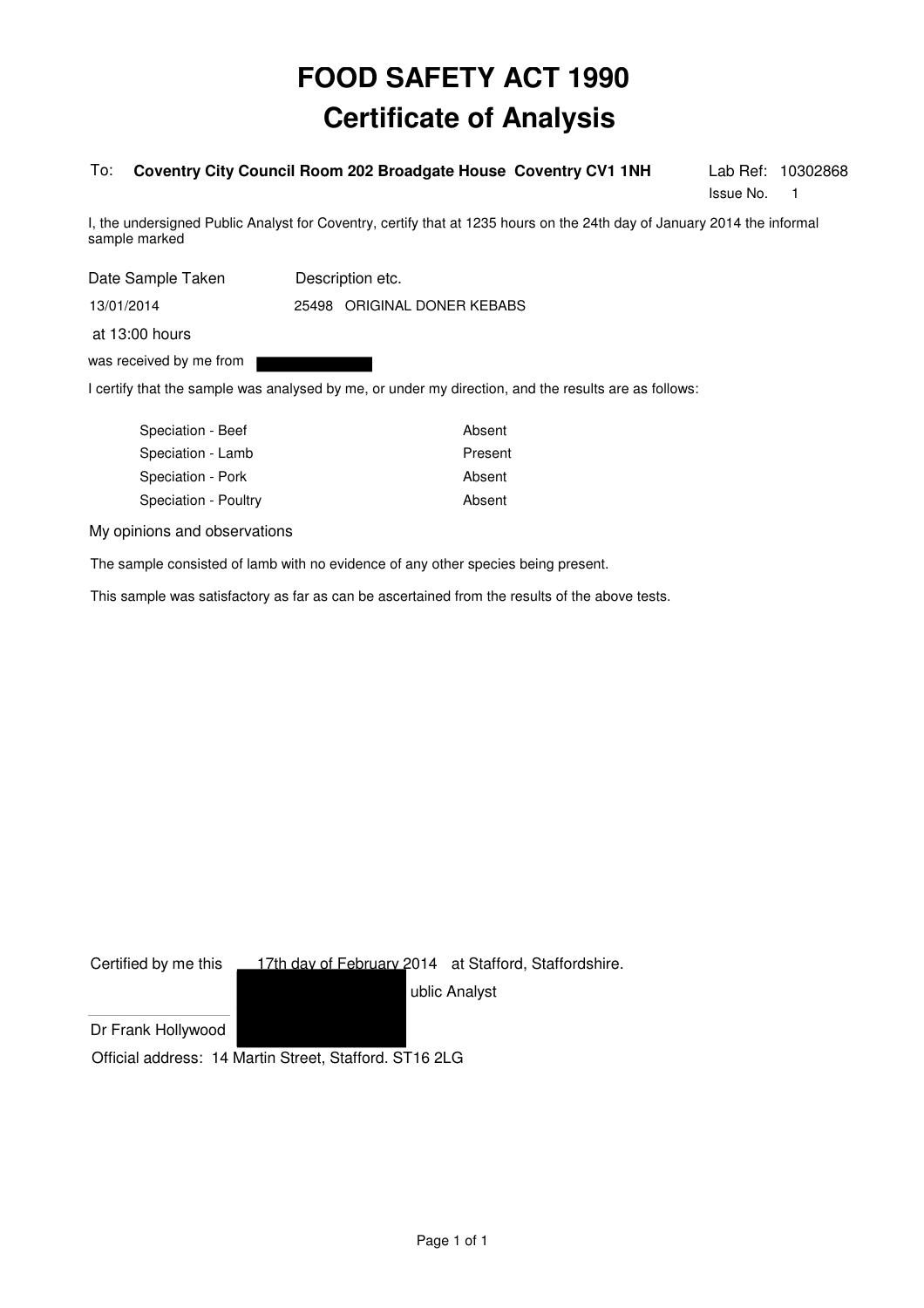#### To: **Coventry City Council Room 202 Broadgate House Coventry CV1 1NH**

Lab Ref: 10285633 Issue No. 1

I, the undersigned Public Analyst for Coventry, certify that at 1400 hours on the 13th day of June 2013 the informal sample marked

Date Sample Taken Description etc.

26947 Unsmoked Rindless Back Bacon Tag Number 04428033

was received by me from

16/04/2013

I certify that the sample was analysed by me, or under my direction, and the results are as follows:

| Speciation - Beef           | Absent  |        |
|-----------------------------|---------|--------|
| Speciation - Lamb           | Absent  |        |
| Speciation - Pork           | Present |        |
| Speciation - Poultry        | Absent  |        |
| Carbohydrate by difference  | 0.0     | q/100q |
| Protein                     | 17.5    | q/100q |
| Moisture                    | 60.0    | q/100q |
| Fat                         | 21.0    | q/100q |
| Ash                         | 3.1     | q/100q |
| Hydroxyproline              | 0.07    | q/100q |
| Excess Connective Tissue    | 0.0     | q/100q |
| <b>Allowed Meat Content</b> | 101     | q/100q |
| Excess fat                  | 0.0     | a/100a |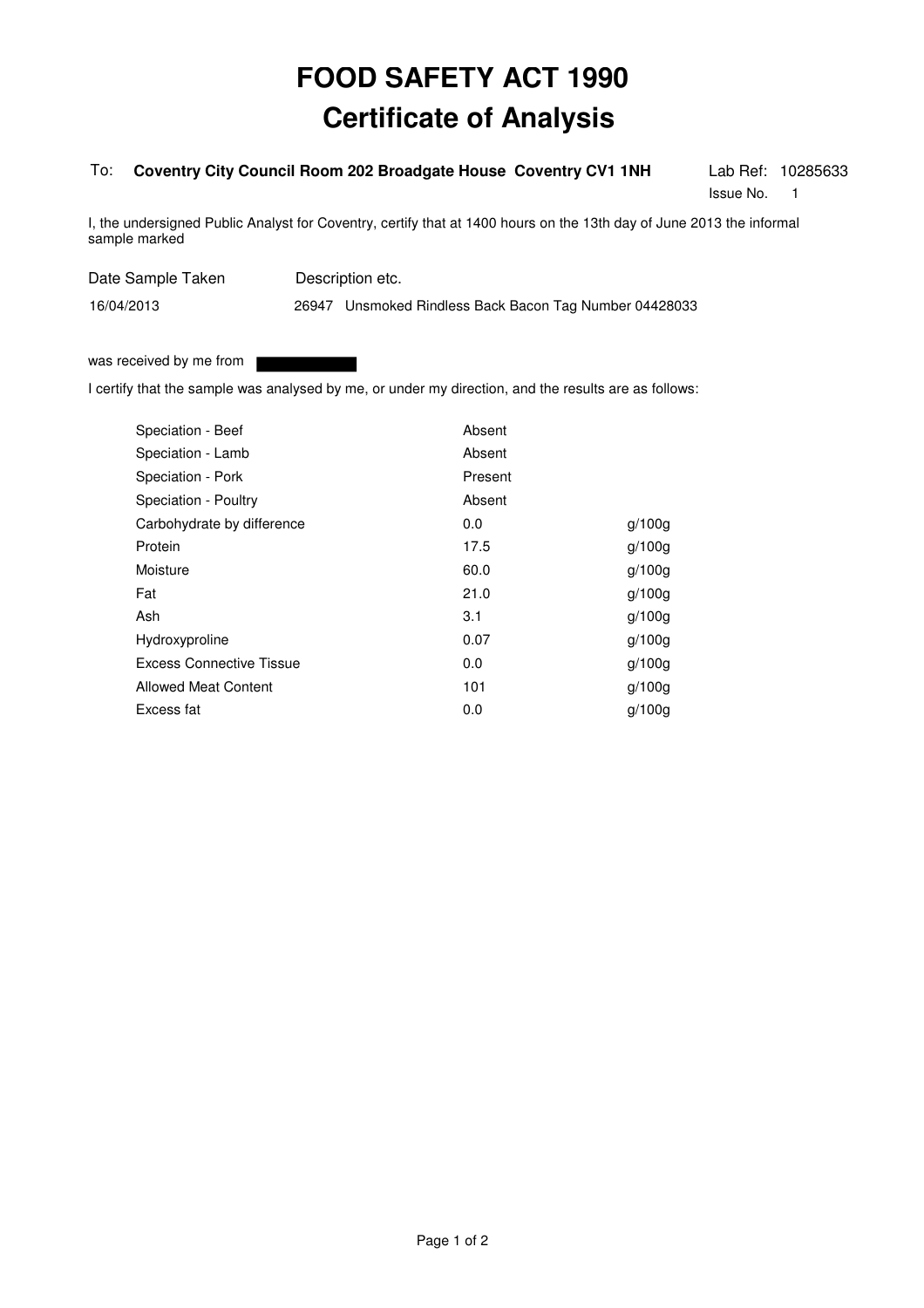Lab Ref: 10285633 Issue No. 1

Date Sample Taken Description etc.

16/04/2013 26947 Unsmoked Rindless Back Bacon Tag Number 04428033

My opinions and observations

The sample consisted of pork with no evidence of any other species being present.

From a consideration of the above results of analysis I am of the opinion that the sample contained 101 per cent pork, 2.1 per cent salts, no added carbohydrate and no added water.

| Certified by me this | 26th day of June 2013                                  | at Stafford, Staffordshire. |
|----------------------|--------------------------------------------------------|-----------------------------|
|                      |                                                        | Public Analyst              |
| Dr Frank Hollywood   |                                                        |                             |
|                      | Official address: 14 Martin Street, Stafford. ST16 2LG |                             |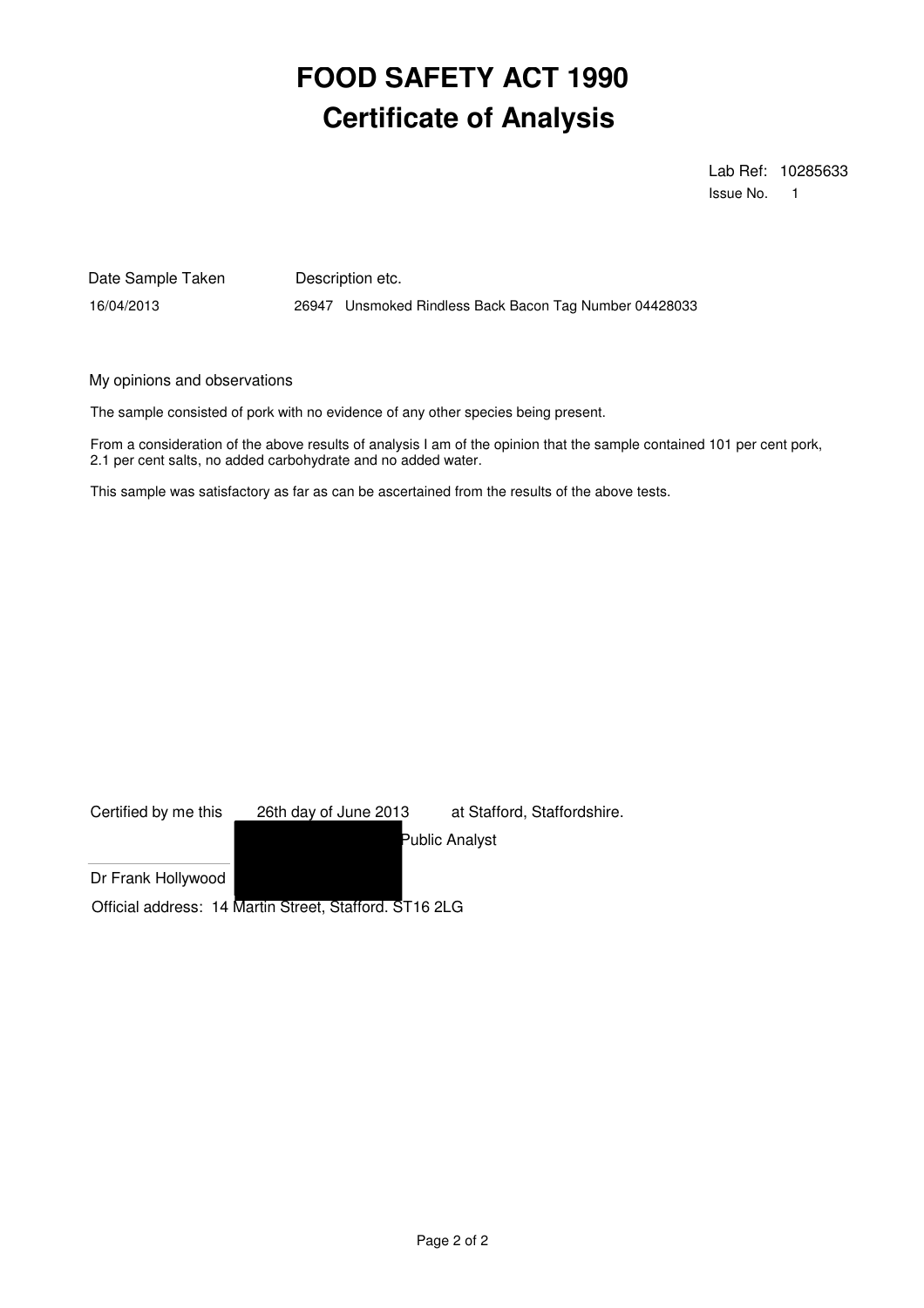#### To: **Coventry City Council Room 202 Broadgate House Coventry CV1 1NH**

Lab Ref: 10278080 Issue No. 1

I, the undersigned Public Analyst for Coventry, certify that at 1745 hours on the 15th day of February 2013 the informal sample marked

Date Sample Taken Description etc.

25589 CHICKEN MINCE 11/02/2013

at 14:00 hours

was received by me from

I certify that the sample was analysed by me, or under my direction, and the results are as follows:

| Speciation - Beef           | Absent  |        |
|-----------------------------|---------|--------|
| Speciation - Lamb           | Absent  |        |
| Speciation - Pork           | Absent  |        |
| Speciation - Poultry        | Present |        |
| Carbohydrate by difference  | 0.0     | q/100q |
| Protein                     | 20.0    | q/100q |
| Moisture                    | 74.4    | q/100q |
| Fat                         | 5.2     | q/100q |
| Ash                         | 1.2     | q/100q |
| Hydroxyproline              | 0.26    | q/100q |
| <b>Allowed Meat Content</b> | 94.1    | q/100q |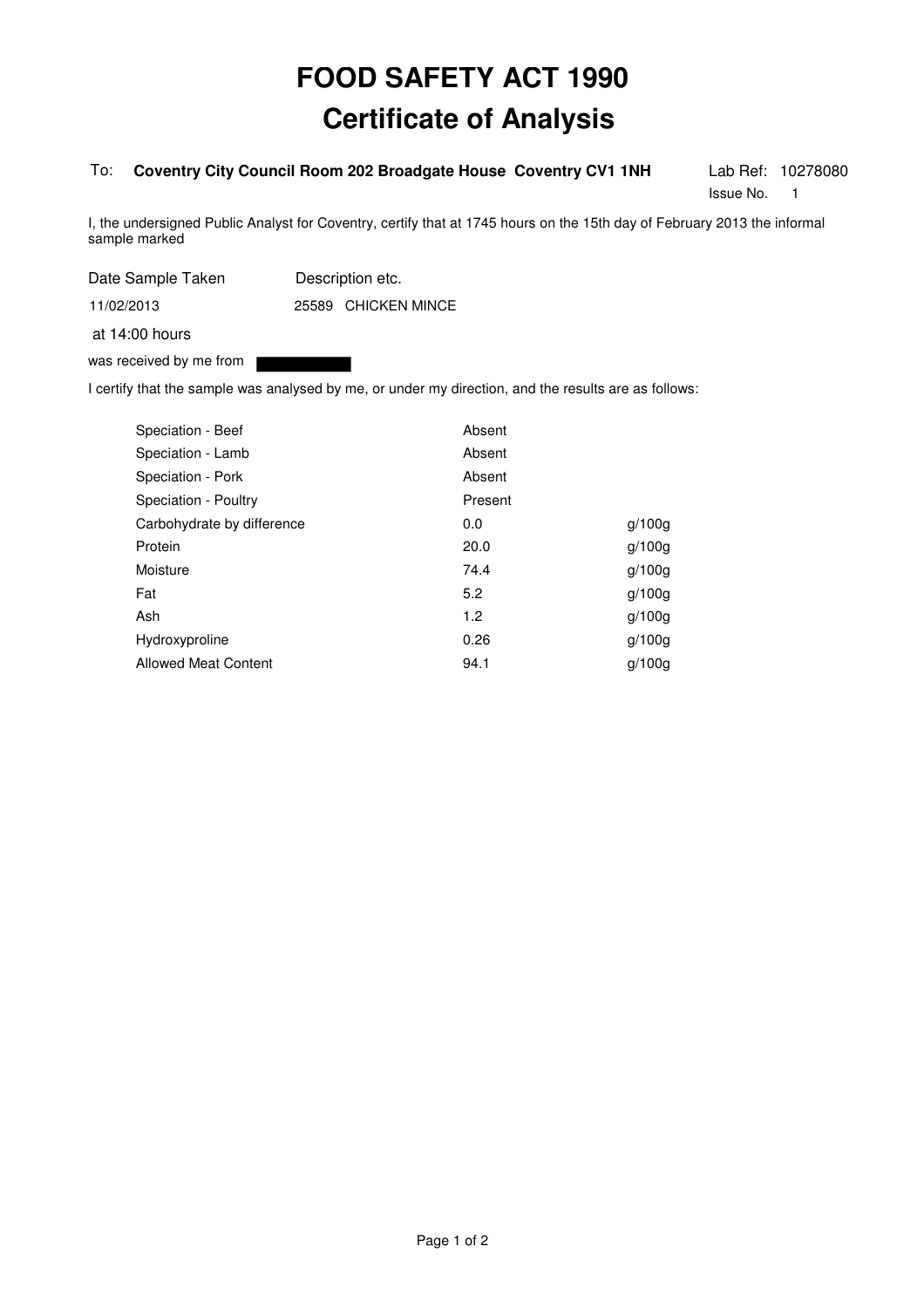Lab Ref: 10278080 Issue No. 1

11/02/2013 25589 CHICKEN MINCE Date Sample Taken Description etc. at 14:00 hours

My opinions and observations

From a consideration of the above results of analysis I am of the opinion that the sample contained 94.1 per cent meat, calculated as poultry, 0.3 per cent salts, no added carbohydrate and 5.6 per cent of added water.

The added water only has to be declared in the name of the food if it is present at 5% or more.

The sample contained undeclared added water.

The presence of the added water renders the food not of the substance demanded by the purchaser and contrary to the requirements of The Food Safety Act 1990.

| Certified by me this | 25th day of March 2013                                 | at Stafford, Staffordshire. |
|----------------------|--------------------------------------------------------|-----------------------------|
|                      |                                                        | Public Analyst              |
| Dr Frank Hollywood   |                                                        |                             |
|                      | Official address: 14 Martin Street, Stafford. ST16 2LG |                             |

Page 2 of 2